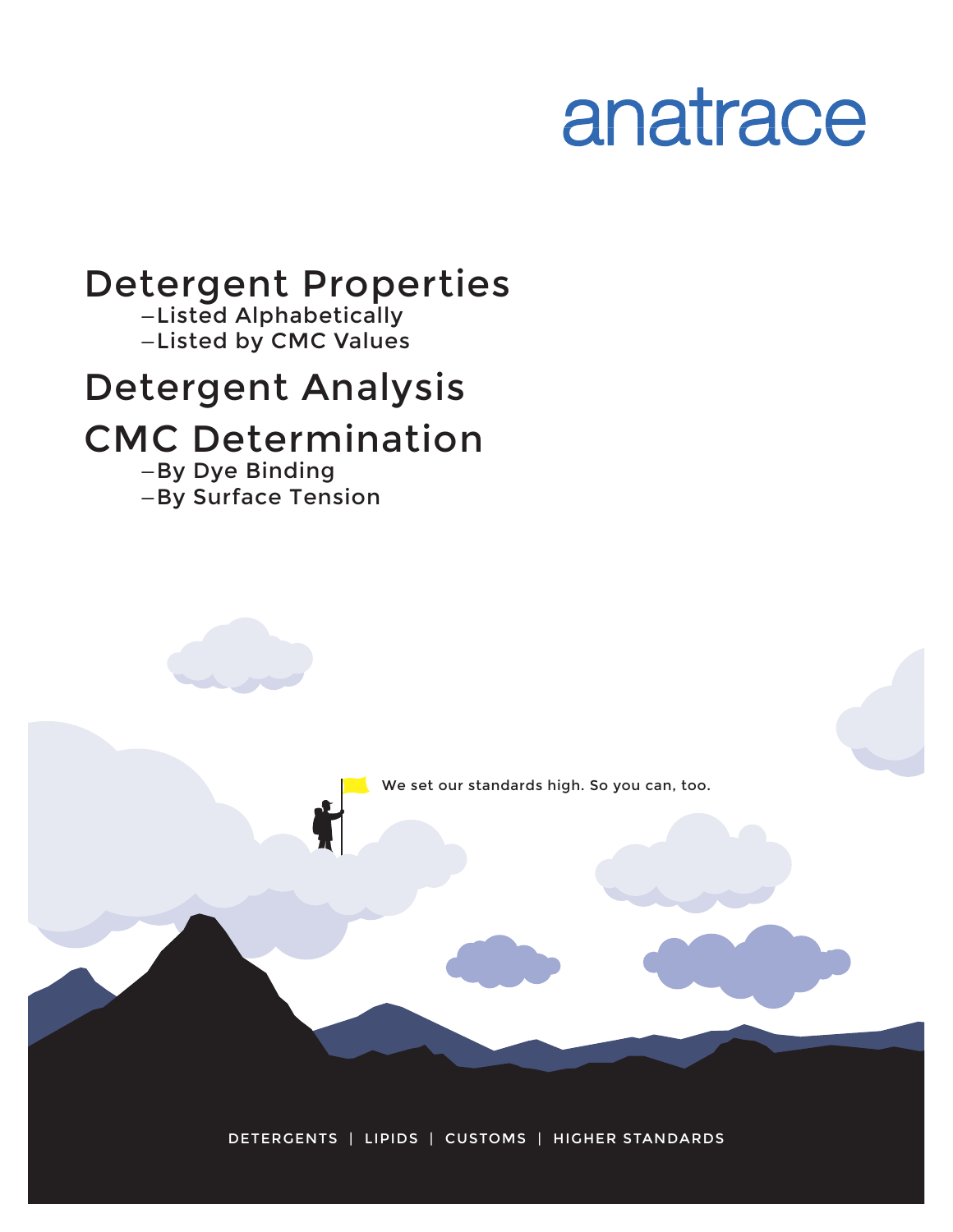# **Detergent Properties Listed Alphabetically**

The detergents are arranged in alphabetical order. The conditions used to measure CMC values and aggregation numbers are located in the Anatrace catalog on the page numbers listed.

|              | Product No. Page No. | <b>Detergent</b>                                        | <b>Type</b>  | <b>FW</b>   | <b>CMC mM (%)</b>      | <b>Aggregation No.</b> |
|--------------|----------------------|---------------------------------------------------------|--------------|-------------|------------------------|------------------------|
| A110MT       | 144                  | 2-Aminoethyl Methane Thiosulfonate Hydrobromide (MTSEA) | C            | 236.2       | N/A                    | N/A                    |
| A835         | 129                  | Amphipol A8-35                                          | C            | ~8000.0     | N/A                    | N/A                    |
| A340         | 39                   | Anameg®-7                                               | Ν            | 335.4       | 19.5 (0.65%)           | $~\sim$ 92             |
| APT020       | 102                  | Anapoe-20                                               | N            | 1228.0      | 0.059(0.0072%)         | N/A                    |
| APB035       | 102                  | Anapoe-35                                               | $\mathbb N$  | avg. 1198.0 | $0.091(0.011\%)$       | 40                     |
| APB058       | 102                  | Anapoe-58                                               | $\mathbb N$  | 1122        | 0.004(0.00045%)        | N/A                    |
| APT080       | 103                  | Anapoe-80                                               | Ν            | avg. 1310.0 | 0.012(0.0016%)         | $\sim 58$              |
| APO106       | 103                  | Anapoe- $C_{10}E_6$                                     | Ν            | avg. 423.0  | 0.9(0.038%)            | $~\sim 40$             |
| APO109       | 103                  | Anapoe-C <sub>10</sub> E <sub>9</sub>                   | $\mathbb N$  | avg. 555.0  |                        | N/A                    |
|              |                      |                                                         |              |             | $1.3(0.072\%)$         |                        |
| APO128       | 104                  | Anapoe- $C_{12}E_8$                                     | Ν            | avg. 539.0  | 0.09(0.0048%)          | ~123                   |
| APO129       | 104                  | Anapoe-C <sub>12</sub> E <sub>9</sub>                   | $\mathbb N$  | avg. 583.0  | 0.05(0.003%)           | N/A                    |
| AP1210       | 104                  | Anapoe-C <sub>12</sub> E <sub>10</sub>                  | $\mathbb N$  | avg. 627.0  | 0.2(0.013%)            | N/A                    |
| APO138       | 105                  | Anapoe- $C_{13}E_8$                                     | $\mathbb N$  | avg. 553.0  | $0.1(0.0055\%)$        | N/A                    |
| APND40       | 105                  | Anapoe-NID-P40                                          | Ν            | avg. 603.0  | $0.05 - 0.3$           | 100-155                |
| APX100       | 105                  | Anapoe-X-100                                            | $\hbox{N}$   | avg. 647.0  | 0.23(0.015%)           | 75-165                 |
| APX114       | 106                  | Anapoe-X-114                                            | Ν            | avg. 536.0  | $0.2(0.011\%)$         | N/A                    |
| APX305       | 106                  | Anapoe-X-305                                            | Ν            | avg. 1526.0 | 0.65                   | N/A                    |
| APX405       | 106                  | Anapoe-X-405                                            | $\hbox{N}$   | avg. 1967.0 | $0.81(0.16\%)$         | N/A                    |
| AZ308        | 107                  | Anzergent 3-8, Analytical Grade                         | Ζ            | 279.6       | 390 (10.9%)            | N/A                    |
| AZ310        | 107                  | Anzergent 3-10, Analytical Grade                        | Ζ            | 307.6       | 39 (1.2%)              | $~\sim 41$             |
| AZ312        | 107, 120             | Anzergent 3-12, Analytical Grade                        | Ζ            | 335.5       | 2.8 (0.094%)           | $~55 - 87$             |
| AZ314        | 108                  | Anzergent 3-14, Analytical Grade                        | Ζ            | 363.6       | 0.2(0.007%)            | $~83 - 130$            |
| AZ316        | 108                  | Anzergent 3-16, Analytical Grade                        | Ζ            | 391.7       | $10 - 60$              | $\sim 155$             |
| AZ318        | 108                  | Anzergent 3-18, Analytical Grade                        | Ζ            | 419.7       | N/A                    | N/A                    |
| <b>B300</b>  | 109                  | Big Chap, Analytical Grade                              | $\hbox{N}$   | 878.1       | 2.9 (0.25%)            | $\sim 10$              |
| <b>B310</b>  | 109                  | Big Chap, Deoxy, Analytical Grade                       | Ν            | 862.1       | $1.4(0.12\%)$          | $~8 - 16$              |
| <b>B518</b>  | 131                  | BisMalt-18                                              | $\mathbb N$  | 949.1       | N/A                    | N/A                    |
| B520         | 131                  | BisMalt-20                                              | Ν            | 977.1       |                        |                        |
|              |                      |                                                         |              |             | N/A                    | N/A                    |
| B522         | 131                  | BisMalt-22                                              | N            | 1005.2      | N/A                    | N/A                    |
| B524         | 132                  | BisMalt-24                                              | $\mathbb N$  | 1033.2      | N/A                    | N/A                    |
| <b>B528</b>  | 132                  | BisMalt-28                                              | $\mathbb N$  | 1089.4      | N/A                    | N/A                    |
| B035         | 112                  | Brij 35                                                 | Ν            | avg. 1198.0 | $\sim 0.091(0.011\%)$  | $~\sim 40$             |
| C316         | 76, 112              | CHAPS, Anagrade                                         | Ζ            | 614.9       | $~8(0.49\%)$           | ~10                    |
| C316S        | 76, 112              | CHAPS, Sol-Grade®                                       | Ζ            | 614.9       | $~8(0.49\%)$           | $\sim 10$              |
| C317         | 76, 113              | CHAPSO, Anagrade                                        | Ζ            | 630.9       | $\sim 8(0.50\%)$       | ~11                    |
| C408         | 46                   | C-HEGA®-8, Anagrade                                     | $\mathbb N$  | 349.5       | $\sim$ 277 (9.7%)      | N/A                    |
| C409         | 46                   | C-HEGA-9, Anagrade                                      | $\mathbb N$  | 363.5       | $~108~(3.9\%)$         | N/A                    |
| C410         | 46                   | C-HEGA-10, Anagrade                                     | $\hbox{N}$   | 377.5       | $~35(1.3\%)$           | N/A                    |
| C411         | 47                   | C-HEGA-11, Anagrade                                     | $\mathbb N$  | 391.5       | $\sim$ 11.5 (0.45%)    | N/A                    |
| CH220        | 77, 113              | Chobimalt, Anagrade                                     | N            | 1035.2      | ~ 0.004                | N/A                    |
| CH200        | 77, 113              | Cholesterol                                             | $\hbox{N}$   | 386.6       | N/A                    | N/A                    |
| CH210        | 77, 114              | Cholesteryl Hemisuccinate Tris Salt                     | C            | 607.9       | N/A                    | N/A                    |
| S1010S       | 110                  | Cholic Acid, Sodium Salt                                | $\mathbf{I}$ | 430.6       | $~19.5~(0.41\%)$       | $~2.0 - 4.8$           |
| C508         | 78                   | Cyclofos-2, Anagrade                                    | Ζ            | 293.8       | $\sim$ 256 (7.5%)      | N/A                    |
| C510         | 78                   | Cyclofos-3, Anagrade                                    | Ζ            | 306.9       | $~1.3\%$               | N/A                    |
| C512         | 78                   | Cyclofos-4, Anagrade                                    | Ζ            | 320.9       | $\sim 8.45(0.45\%)$    | N/A                    |
| C514         | 79                   | Cyclofos-5, Anagrade                                    | Ζ            | 335         | $\sim$ 4.5 (0.15%)     | N/A                    |
| C516         | 79                   | Cyclofos-6, Anagrade                                    | Ζ            | 349.2       | $\sim$ 2.68 (0.094%)   | N/A                    |
| C518         | 79                   | Cyclofos-7, Anagrade                                    | N            | 363.3       | $\sim 0.62$ (0.022%)   | N/A                    |
| C323G        | 31                   | CYGLU®-3, Anagrade                                      | Ν            | 304.4       | $~28(0.86\%)$          | N/A                    |
| C324G        |                      | CYGLU-4, Anagrade                                       |              |             | ~1.8~(0.058%)          |                        |
|              | 31                   |                                                         | N            | 318.4       |                        | N/A                    |
| C321         | 31                   | CYMAL®-1, Anagrade                                      | N            | 438.5       | ~340(15%)              | N/A                    |
| C322         | 32                   | CYMAL-2, Anagrade                                       | Ν            | 452.5       | $\sim$ 120 (5.4%)      | N/A                    |
| C323         | 32                   | CYMAL-3, Anagrade                                       | $\hbox{N}$   | 466.5       | $\sim$ 34.5 (1.6%)     | $\sim 5$               |
| C324         | 32                   | CYMAL-4, Anagrade                                       | Ν            | 480.5       | $\sim$ 7.6 (0.37%)     | ~25                    |
| C325         | 33                   | CYMAL-5, Anagrade                                       | $\hbox{N}$   | 494.5       | $\sim$ 2.4-5.0 (0.12%) | $~\sim 47$             |
| <b>NG325</b> | 33,65                | CYMAL-5 Neopentyl Glycol                                | $\mathbb N$  | 972.5       | 0.058                  | N/A                    |
| C325S        | 34                   | CYMAL-5, Sol-Grade                                      | N            | 494.5       | $\sim$ 2.4-5.0 (0.12%) | $~\sim 47$             |

The types of detergents: A = Anionic / C = Cationic / N = Nonionic / Z = Zwitterionic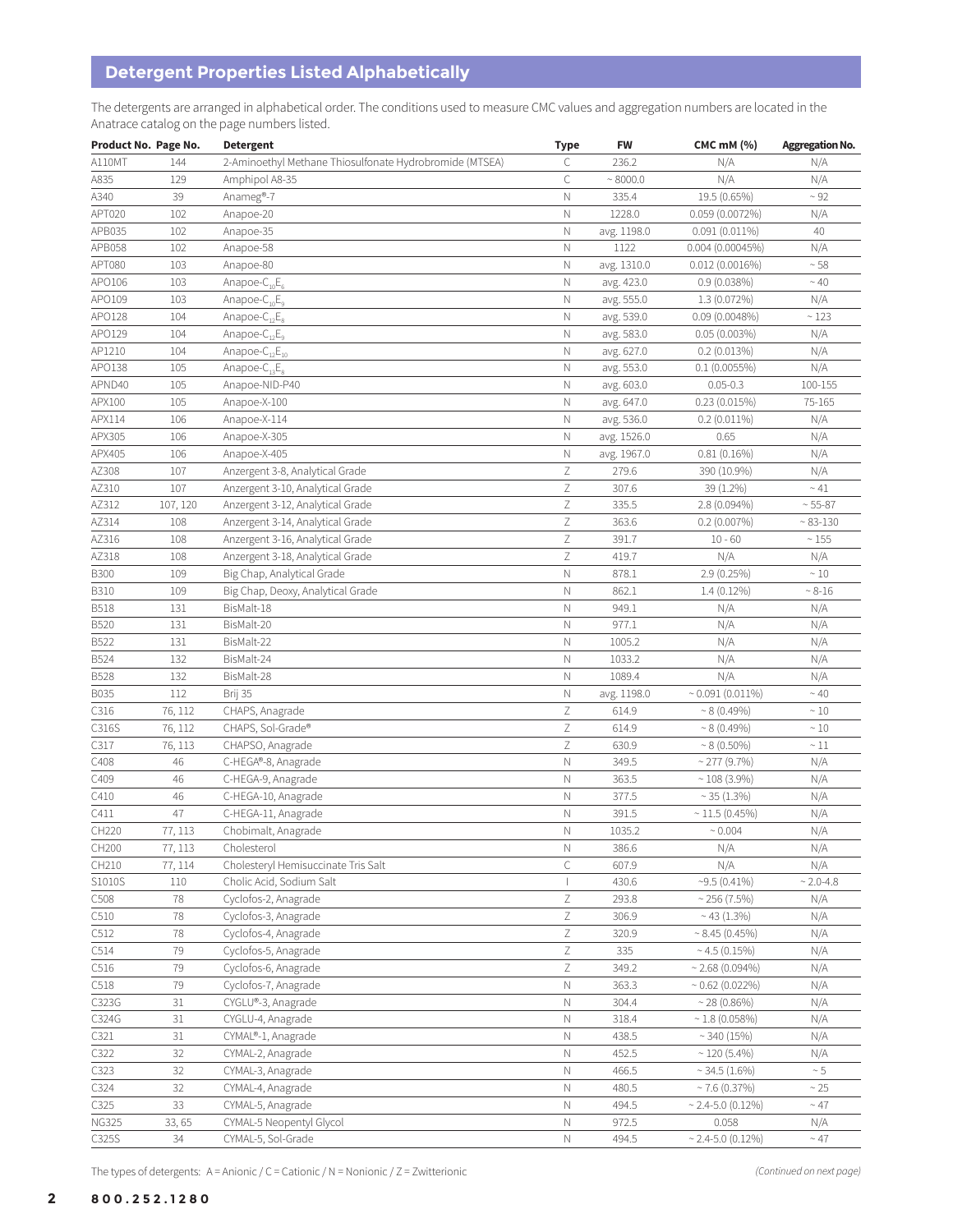# **Detergent Properties Listed Alphabetically** (continued)

| Product No. Page No. |          | <b>Detergent</b>                                                     | <b>Type</b>               | FW             | <b>CMC mM (%)</b>          | <b>Aggregation No.</b> |
|----------------------|----------|----------------------------------------------------------------------|---------------------------|----------------|----------------------------|------------------------|
| C326                 | 34       | CYMAL-6, Anagrade                                                    | Ν                         | 508.5          | $\sim 0.56$ (0.028%)       | $~\sim 91$             |
| C326LA               | 35       | CYMAL-6, Anagrade                                                    | N                         | 508.5          | $\sim 0.56(0.028\%)$       | ~1                     |
| <b>NG326</b>         | 35,65    | CYMAL-6 Neopentyl Glycol                                             | $\mathbb N$               | 1000.55        | N/A                        | N/A                    |
| C326S                | 36       | CYMAL-6, Sol-Grade                                                   | $\hbox{N}$                | 508.5          | $\sim 0.56(0.028\%)$       | $~\sim 91$             |
| C327                 | 36       | CYMAL-7, Anagrade                                                    | $\hbox{N}$                | 522.5          | $\sim 0.19(0.0099\%)$      | $\sim 150$             |
| <b>NG327</b>         | 37,65    | CYMAL-7 Neopentyl Glycol                                             | $\hbox{N}$                | 1028.58        | N/A                        | N/A                    |
| C327S                | 37       | CYMAL-7, Sol-Grade                                                   | $\hbox{N}$                | 522.5          | $\sim 0.19$ (0.0099%)      | $\sim 150$             |
| D365                 | 29       | n-Decyl-N,N-Dimethylamine-N-Oxide, Anagrade                          | $\ensuremath{\mathsf{Z}}$ | 201.4          | $\sim$ 10.48 (0.211%)      | $~\sim 7$              |
| D352                 | 110      | n-Decyl-N,N-Dimethylglycine, Anagrade                                | $\mathsf Z$               | 243.4          | $\sim$ 19 (0.46%)          | N/A                    |
| D321                 | 39       | n-Decyl-β-D-Glucopyranoside, Anagrade                                | Ν                         | 320.4          | $\sim$ 2.2 (0.070%)        | N/A                    |
| NG321                | 39,66    | Decyl Glucose Neopentyl Glycol                                       | N                         | 624.41         | N/A                        | N/A                    |
| D322HA               | 51       | $n$ -Decyl- $\alpha$ -D-Maltopyranoside, Anagrade                    | $\hbox{N}$                | 482.6          | $~1.66~(0.08\%)$           | N/A                    |
| D322                 | 51       | n-Decyl-β-D-Maltopyranoside, Anagrade                                | N                         | 482.6          | $\sim$ 1.8 (0.087%)        | ~59                    |
| D322LA               | 51       | n-Decyl-β-D-Maltopyranoside, Anagrade, Low Alpha                     | N                         | 482.6          | $\sim$ 1.8 (0.087%)        | ~59                    |
| D322S                | 52       | n-Decyl-β-D-Maltopyranoside, Sol-Grade                               | $\hbox{N}$                | 482.6          | $\sim$ 1.8 (0.087%)        | ~59                    |
| <b>NG322</b>         | 52,66    | Decyl Maltose Neopentyl Glycol                                       | $\hbox{N}$                | 949.08         | N/A                        | N/A                    |
| D910                 | 52, 142  | $Decyl$ - $\beta$ -D-Selenomaltoside                                 | $\hbox{N}$                | 545.5          | N/A                        | N/A                    |
| D323                 | 68       | n-Decyl-β-D-Thioglucopyranoside, Anagrade                            | $\hbox{N}$                | 336.4          | $\sim 0.9$ (0.30%)         | N/A                    |
| D335                 | 68       | n-Decyl-β-D-Thiomaltopyranoside, Anagrade                            | $\hbox{N}$                | 498.6          | $\sim 0.9$ (0.045%)        | $~\sim 75$             |
| D380                 | 110      | Deoxycholic Acid, Sodium Salt, Anagrade                              | A                         | 414.6          | $~10.24\%$                 | ~22                    |
| D607                 | 92       | 1,2-Diheptanoyl-sn-Glycero-3-Phosphocholine                          | Ζ                         | 481.5          | N/A                        | N/A                    |
| D516                 | 92       | 1,2-Dihexadecanoyl-sn-Glycero-3-Phosphocholine                       | $\ensuremath{\mathsf{Z}}$ | 734.039        | N/A                        | N/A                    |
| D606                 | 92       | 1,2-Dihexanoyl-sn-Glycero-3-Phosphocholine                           | $\ensuremath{\mathsf{Z}}$ | 453.5          | N/A                        | N/A                    |
| DH325                | 53       | 2,6-Dimethyl-4-Heptyl-β-D-Maltoside                                  | $\mathbb N$               | 468.5          | $\sim$ 27.5 (1.2%)         | N/A                    |
| D614                 | 93       | 1,2-Dimyristoyl-sn-Glycero-3-[Phospho-rac-(1-Glycerol)], Sodium Salt | $\mathsf C$               | 688.9          | N/A                        | N/A                    |
| D514                 | 93       | 1,2-Dimyristoyl-sn-Glycero-3-Phosphocholine                          | $\ensuremath{\mathsf{Z}}$ | 677.9          | N/A                        | N/A                    |
| D608                 | 93       | 1,2-Dioctanoyl-sn-Glycero-3-Phosphocholine                           | $\mathsf Z$               | 509.6          | N/A                        | N/A                    |
| D518                 | 94       | 1,2-Dioleoyl-sn-Glycero-3-Phosphocholine                             | $\ensuremath{\mathsf{Z}}$ | 786.113        | N/A                        | N/A                    |
| D360                 | 29, 120  | n-Dodecyl-N,N-Dimethylamine-N-Oxide, Anagrade                        | $\ensuremath{\mathsf{Z}}$ | 229.4          | $\sim$ 1-2 (0.023%)        | $~5$ 76                |
| D360S                | 29       | n-Dodecyl-N,N-Dimethylamine-N-Oxide, Sol-Grade                       | $\ensuremath{\mathsf{Z}}$ | 229.4          | $\sim$ 1-2 (0.023%)        | $~5$ 76                |
| D350                 | 111, 120 | n-Dodecyl-N,N-Dimethylglycine, Anagrade                              | $\ensuremath{\mathsf{Z}}$ | 271.4          | $\sim$ 1.5 (0.041%)        | N/A                    |
| D350S                | 111      | n-Dodecyl-N,N-Dimethylglycine, Sol-Grade                             | $\ensuremath{\mathsf{Z}}$ | 271.4          | $\sim$ 1.5 (0.041%)        | N/A                    |
| D318                 | 40       | n-Dodecyl-β-D-Glucopyranoside, Anagrade                              | $\mathbb N$               | 348.5          | $\sim 0.19(0.0066\%)$      | N/A                    |
| D310HA               | 53       | n-Dodecyl-α-D-Maltopyranoside, Anagrade                              | $\hbox{N}$                | 510.6          | $\sim 0.152$ (0.0076%)     | $~\sim 90$             |
| D310                 | 54       | n-Dodecyl-β-D-Maltopyranoside, Anagrade                              | $\mathbb N$               | 510.6          | $\sim 0.17(0.0087\%)$      | ~149                   |
| D310A                | 54       | n-Dodecyl-β-D-Maltopyranoside, Anagrade                              | N                         | 510.6          | $\sim 0.17(0.0087\%)$      | ~149                   |
| D310LA               | 55       | n-Dodecyl-β-D-Maltopyranoside, Anagrade                              | $\hbox{N}$                | 510.6          | $\sim 0.17(0.0087\%)$      | ~149                   |
| D310S                | 55       | n-Dodecyl-β-D-Maltopyranoside, Sol-Grade                             | $\mathbb N$               | 510.6          | $\sim 0.17(0.0087\%)$      | ~149                   |
| D310T                | 56, 135  | n-Dodecyl-d25-β-D-Maltopyranoside                                    | $\mathbb N$               | 535.8          | ~0.2                       | N/A                    |
| D912                 | 56, 142  | Dodecyl-B-D-Selenomaltoside                                          | $\hbox{N}$                | 573.6          | N/A                        | $\rm N/A$              |
| D342                 | 68       | n-Dodecyl-β-D-Thiomaltopyranoside, Anagrade                          | N                         | 526.6          | $\sim 0.05(0.0026\%)$      | ~126                   |
| F300                 | 81       | Fos-Choline-8, Anagrade                                              | Ζ                         | 295.4          | $\sim$ 114 (3.4%)          | N/A                    |
| F300F                | 81, 139  | Fos-Choline-8, Fluorinated, Anagrade                                 | $\ensuremath{\mathsf{Z}}$ | 529.2          | 2.2                        | N/A                    |
| F300S                | 81       | Fos-Choline-8, Sol-Grade                                             | $\mathsf Z$               | 295.4          | $\sim$ 114 (3.4%)          | N/A                    |
| F302                 | 82       | Fos-Choline-9, Anagrade                                              | $\ensuremath{\mathsf{Z}}$ | 309.4          | $\sim$ 39.5 (1.2%)         | $\sim 5$               |
| F302S                | 82       | Fos-Choline-9, Sol-Grade                                             | $\ensuremath{\mathsf{Z}}$ | 309.4          | $\sim$ 39.5 (1.2%)         | $\sim 5$               |
| F304                 | 82       | Fos-Choline-10, Anagrade                                             | Ζ                         | 323.4          | $\sim$ 11 (0.35%)          | ~24                    |
| F304PDH              | 83, 135  | Fos-Choline-10, Per Deuterated Head                                  | Ζ                         | 336.5          | N/A                        | N/A                    |
| F304SDH              | 83, 135  | Fos-Choline-10, Semi Deuterated Head                                 | $\ensuremath{\mathsf{Z}}$ | 332.5          | N/A                        | N/A                    |
| F304S                | 83       | Fos-Choline-10, Sol-Grade                                            | Ζ                         | 323.4          | $\sim$ 11 (0.35%)          | ~24                    |
| F306                 | 84       | Fos-Choline-11, Anagrade                                             | $\ensuremath{\mathsf{Z}}$ | 337.4          | $\sim$ 1.85 (0.062%)       | $\sim 18$              |
| F306PDH              | 84, 135  | Fos-Choline-11, Per Deuterated Head                                  | $\ensuremath{\mathsf{Z}}$ | 350.5          | N/A                        | N/A                    |
| F306SDH              | 84, 136  | Fos-Choline-11, Semi Deuterated Head                                 | Ζ                         | 346.5          | N/A                        | N/A                    |
| F306S                | 84       | Fos-Choline-11, Sol-Grade                                            | Ζ                         | 337.4          | $\sim$ 1.85 (0.062%)       | $~^{\sim}~18$          |
| F308                 | 85, 121  | Fos-Choline-12, Anagrade                                             | Ζ                         | 351.5          | $\sim$ 1.5 (0.047%)        | ~54                    |
| F308D                | 85, 136  | Fos-Choline-12, Deuterated                                           | $\ensuremath{\mathsf{Z}}$ | 389.8          | $\sim$ 1.5 (0.047%)        | ~54                    |
| F308PDH              | 85, 136  | Fos-Choline-12, Per Deuterated Head                                  | $\ensuremath{\mathsf{Z}}$ | 364.5          | N/A                        | N/A                    |
| F308PDT              | 86, 137  | Fos-Choline-12, Per Deuterated Tail                                  | $\ensuremath{\mathsf{Z}}$ | 376.6          | N/A                        | N/A                    |
| F308SDH<br>F308S     | 86, 137  | Fos-Choline-12, Semi Deuterated Head                                 | Ζ<br>Ζ                    | 360.5<br>351.5 | N/A<br>$\sim 1.5(0.047\%)$ | N/A                    |
|                      | 86       | Fos-Choline-12, Sol-Grade                                            |                           |                |                            | ~54                    |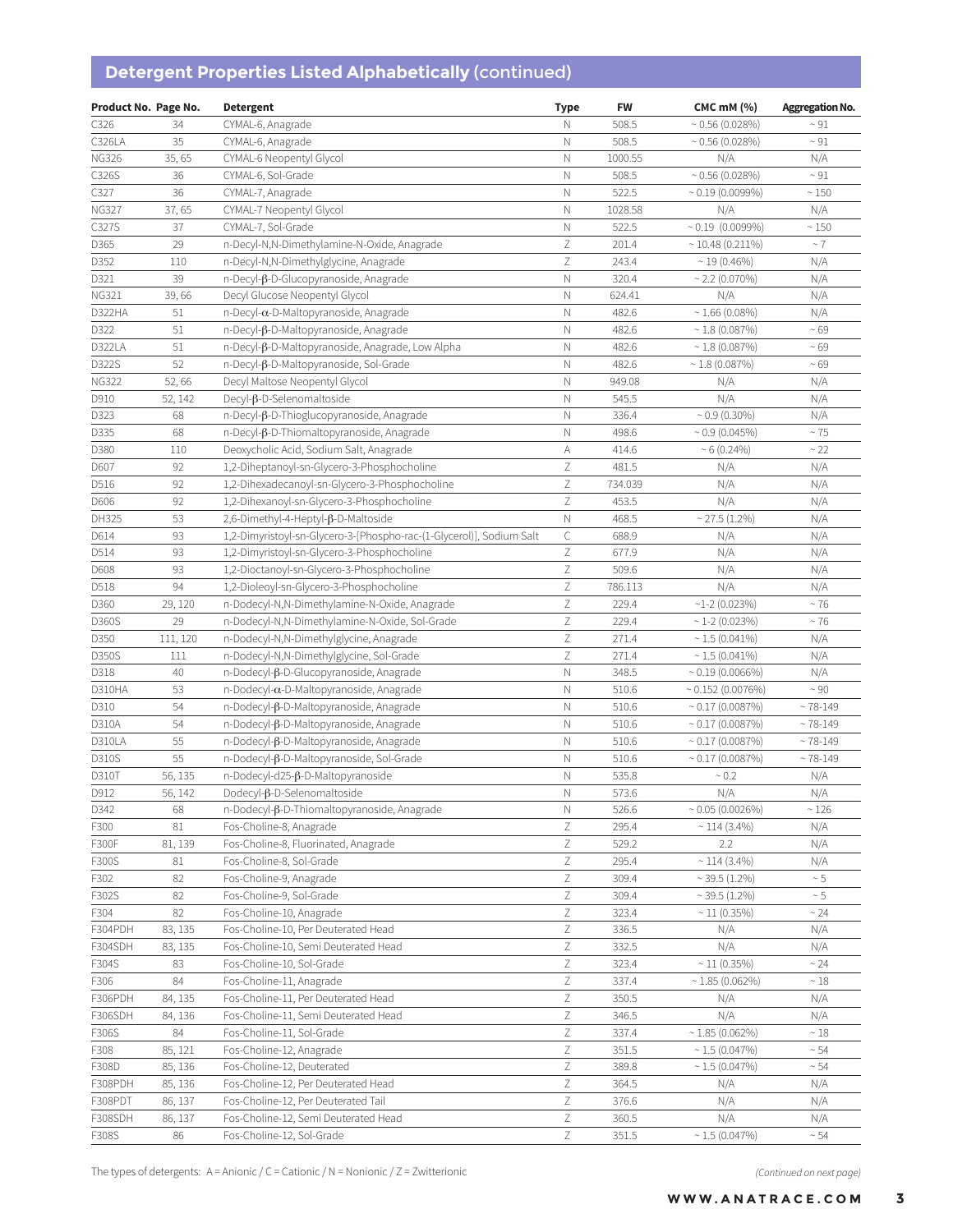# **Detergent Properties Listed Alphabetically** (continued)

| Product No. Page No. |          | <b>Detergent</b>                                      | <b>Type</b>               | <b>FW</b>  | <b>CMC mM (%)</b>        | <b>Aggregation No.</b> |
|----------------------|----------|-------------------------------------------------------|---------------------------|------------|--------------------------|------------------------|
| F310                 | 87       | Fos-Choline-13, Anagrade                              | Ζ                         | 365.5      | $\sim 0.75(0.027\%)$     | $~^{\sim}87$           |
| F310S                | 87       | Fos-Choline-13, Sol-Grade                             | Ζ                         | 365.5      | $\sim 0.75(0.027\%)$     | $~\sim 87$             |
| F312                 | 87       | Fos-Choline-14, Anagrade                              | $\mathsf Z$               | 379.5      | $\sim 0.12$ (0.0046%)    | $\sim 108$             |
| F312D                | 88, 137  | Fos-Choline-14, Deuterated                            | $\ensuremath{\mathsf{Z}}$ | 421.5      | $\sim 0.12(0.0051\%)$    | $\sim 108$             |
| F312PDH              | 88, 137  | Fos-Choline-14, Per Deuterated Head                   | $\mathsf Z$               | 392.6      | N/A                      | N/A                    |
| F312SDH              | 88, 138  | Fos-Choline-14, Semi Deuterated Head                  | $\ensuremath{\mathsf{Z}}$ | 388.6      | N/A                      | N/A                    |
| F312S                | 88       | Fos-Choline-14, Sol-Grade                             | $\ensuremath{\mathsf{Z}}$ | 379.5      | $\sim 0.12$ (0.0046%)    | $\sim 108$             |
| F314                 | 89       | Fos-Choline-15, Anagrade                              | $\mathsf Z$               | 393.5      | $\sim 0.07(0.0027\%)$    | $~\sim 131$            |
| F314S                | 89       | Fos-Choline-15, Sol-Grade                             | $\mathsf Z$               | 393.5      | $\sim 0.07(0.0027\%)$    | ~131                   |
| F316                 | 89       | Fos-Choline-16, Anagrade                              | $\ensuremath{\mathsf{Z}}$ | 407.5      | $\sim 0.013(0.00053\%)$  | $\sim 178$             |
| F316S                | 90       | Fos-Choline-16, Sol-Grade                             | $\ensuremath{\mathsf{Z}}$ | 407.5      | $\sim 0.013(0.00053\%)$  | $\sim 178$             |
| FCI09                | 90       | Fos-Choline-ISO-9, Anagrade                           | Ζ                         | 309        | $\sim$ 32 (0.99%)        | N/A                    |
| FCI11                | 90       | Fos-Choline-ISO-11, Anagrade                          | $\mathsf Z$               | 337.4      | $\sim$ 26.6 (0.9%)       | N/A                    |
| <b>FCU110</b>        | 90       | Fos-Choline-Unsat-11-10                               | $\mathsf Z$               | 335.4      | $\sim 6.2$ (0.21%)       | N/A                    |
| F208                 | 91       | Fos-Mea®-8, Anagrade                                  | $\mathsf Z$               | 267        | $\sim$ 22.0 (0.59%)      | N/A                    |
| F210                 | 91       | Fos-Mea-10, Anagrade                                  | $\ensuremath{\mathsf{Z}}$ | 295        | ~5.25~(0.15%)            | N/A                    |
| F212                 | 91       | Fos-Mea-12, Anagrade                                  | $\ensuremath{\mathsf{Z}}$ | 323        | $~0.43~(0.014\%)$        | N/A                    |
| GDN101               | 133      | GDN                                                   | Ν                         | 1165.31    | N/A                      | N/A                    |
| H108                 | 47       | HEGA-8, Anagrade                                      | $\hbox{N}$                | 351.5      | $\sim$ 109 (3.8%)        | N/A                    |
| H109                 | 47       | HEGA-9, Anagrade                                      | $\hbox{N}$                | 365.5      | $\sim$ 39 (1.4%)         | $\sim 5$               |
| H110                 | 48       | HEGA-10, Anagrade                                     | Ν                         | 379.5      | $\sim$ 7.0 (0.26%)       | N/A                    |
| H111                 | 48       | HEGA-11, Anagrade                                     | $\hbox{N}$                | 393.5      | $\sim$ 1.4 (0.055%)      | N/A                    |
| H300                 | 40       | n-Heptyl-β-D-Glucopyranoside, Anagrade                | N                         | 278.4      | $\sim$ 70 (1.9%)         | N/A                    |
| <b>H300LA</b>        | 40       | n-Heptyl-β-D-Glucopyranoside, Anagrade                | Ν                         | 278.4      | $~1.9\%$                 | N/A                    |
| H907                 | 41, 142  | Heptyl-β-D-Selenoglucoside                            | $\hbox{N}$                | 341.3      | N/A                      | N/A                    |
| H301                 | 69       | n-Heptyl-β-D-Thioglucopyranoside, Anagrade            | $\hbox{N}$                | 294.4      | ~29(0.85%)               | N/A                    |
| <b>H301LA</b>        | 69       | n-Heptyl-β-D-Thioglucopyranoside, Anagrade            | N                         | 294.4      | ~29(0.85%)               | ~27                    |
| H320                 | 56       | n-Hexadecyl-β-D-Maltopyranoside, Anagrade             | $\hbox{N}$                | 566.6      | $\sim 0.0006(0.00003\%)$ | N/A                    |
| H360                 | 114, 125 | Hexaethylene Glycol Monodecyl Ether, Analytical Grade | N                         | 422.6      | 0.9                      | $~5$ 73                |
| H350                 | 114, 125 | Hexaethylene Glycol Monooctyl Ether, Anagrade         | Ν                         | 394.5      | $\sim$ 10 (0.39%)        | ~32                    |
| H305                 | 41       | n-Hexyl-β-D-Glucopyranoside, Anagrade                 | $\hbox{N}$                | 264.4      | $\sim$ 250 (6.6%)        | N/A                    |
| H310                 | 57       | n-Hexyl-β-D-Maltopyranoside, Anagrade                 | $\hbox{N}$                | 426.4      | $\sim$ 210 (8.9%)        | N/A                    |
| 11003                | 114      | <b>IPTG</b>                                           | Ν                         | 238.31     | N/A                      | N/A                    |
| L360S                | 30       | LAPAO, Sol-Grade                                      | $\ensuremath{\mathsf{Z}}$ | 300.6      | $\sim$ 1.56 (0.052%)     | ~126                   |
| <b>NG318</b>         | 41,66    | Lauryl Glucose Neopentyl Glycol                       | Ν                         | 680.47     | N/A                      | N/A                    |
| <b>NG310</b>         | 57,67    | Lauryl Maltose Neopentyl Glycol                       | Ν                         | 1005.19    | N/A                      | N/A                    |
| L212                 | 95       | LysoFos Choline 12, Anagrade                          | Ζ                         | 439.5      | $\sim 0.32$              | N/A                    |
| L214                 | 95       | LysoFos Choline 14, Anagrade                          | $\ensuremath{\mathsf{Z}}$ | 467.6      | ~0.036                   | N/A                    |
| L216                 | 95       | LysoFos Choline 16, Anagrade                          | $\ensuremath{\mathsf{Z}}$ | 495.6      | ~0.0032                  | N/A                    |
| L412                 | 96       | LysoFos Choline Ether 12, Anagrade                    | $\mathsf Z$               | 425.5      | N/A                      | N/A                    |
| L414                 | 96       | LysoFos Choline Ether 14, Anagrade                    | Ζ                         | 453.6      | N/A                      | N/A                    |
| L416                 | 96       | LysoFos Choline Ether 16, Anagrade                    | Ζ                         | 481.7      | N/A                      | N/A                    |
| L312                 | 97       | LysoFos Glycerol 12, Anagrade                         | C                         | 450.4      | N/A                      | N/A                    |
| L314                 | 97       | LysoFos Glycerol 14, Anagrade                         | $\mathsf C$               | 478.5      | N/A                      | N/A                    |
| L316                 | 97       | LysoFos Glycerol 16, Anagrade                         | $\mathsf C$               | 506.5      | N/A                      | N/A                    |
| M319                 | 48       | Mega-8, Anagrade                                      | $\mathbb N$               | 321.4      | $~10$ /2.5%)             | N/A                    |
| M325                 | 49       | Mega-9, Anagrade                                      | N                         | 335.5      | $~25(0.84\%)$            | N/A                    |
| M320                 | 49       | Mega-10, Anagrade                                     | N                         | 349.5      | $~5 - 7$ (0.21%)         | N/A                    |
| LCP18                | 140      | MonoOlein                                             | Ν                         | 356.54     | N/A                      | N/A                    |
| LCP16                | 140      | MonoPalmitolein                                       | Ν                         | 328.49     | N/A                      | N/A                    |
| ND195                | 119      | NDSB-195                                              | Ζ                         | 195.3      | N/A                      | N/A                    |
| ND201                | 119      | NDSB-201                                              | $\mathsf Z$               | 201.2      | N/A                      | N/A                    |
| ND211                | 119      | NDSB-211                                              | Ζ                         | 211.3      | N/A                      | N/A                    |
| ND221                | 119      | <b>NDSB-221</b>                                       | Ζ                         | 221.3      | N/A                      | N/A                    |
| ND256                | 119, 121 | NDSB-256                                              | Ζ                         | 257.4      | N/A                      | N/A                    |
| NIDP40               | 115      | Nonidet P40 Substitute                                | Ν                         | avg. 603.0 | $\sim 0.05 - 0.3$        | $~100 - 155$           |
| N324                 | 42       | n-Nonyl-β-D-Glucopyranoside, Anagrade                 | N                         | 306.4      | $~5.5~(0.20\%)$          | $~\sim 133$            |
| N324LA               | 42       | n-Nonyl-β-D-Glucopyranoside, Anagrade                 | N                         | 306.4      | $~5(0.20\%)$             | $\sim 133$             |
| N324S                | 42       | n-Nonyl-β-D-Glucopyranoside, Sol-Grade                | Ν                         | 306.4      | $~5.5~(0.20\%)$          | ~133                   |
| N330                 | 58       | n-Nonyl-β-D-Maltopyranoside, Anagrade                 | Ν                         | 468.5      | ~5(0.28%)                | $\sim 55$              |

The types of detergents: A = Anionic / C = Cationic / N = Nonionic / Z = Zwitterionic *(Continued on next page)*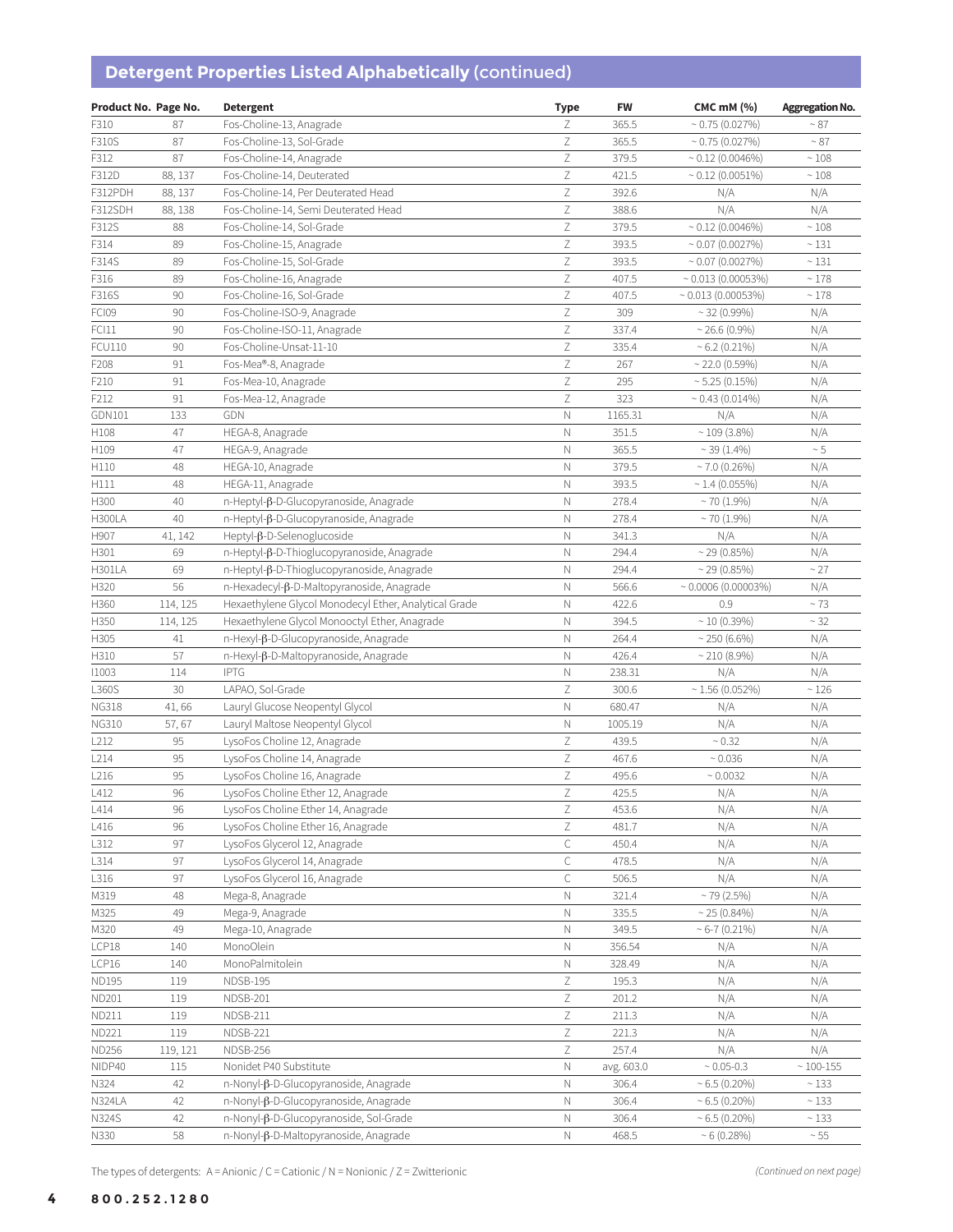# **Detergent Properties Listed Alphabetically** (continued)

| Product No. Page No.   |            | <b>Detergent</b>                                                                         | <b>Type</b>               | <b>FW</b>          | <b>CMC mM (%)</b>                              | <b>Aggregation No.</b>   |
|------------------------|------------|------------------------------------------------------------------------------------------|---------------------------|--------------------|------------------------------------------------|--------------------------|
| N335                   | 69         | n-Nonyl-ß-D-Thioglucopyranoside, Anagrade                                                | Ν                         | 322.4              | $\sim$ 2.9 (0.093%)                            | N/A                      |
| N350                   | 70         | n-Nonyl-ß-D-Thiomaltopyranoside, Anagrade                                                | N                         | 484.6              | $\sim$ 3.2 (0.15%)                             | N/A                      |
| 0330                   | 115, 125   | Octaethylene Glycol Monododecyl Ether, Anagrade                                          | $\mathbb N$               | 538.8              | $\sim 0.09$ (0.0048%)                          | $~30 - 120$              |
| O330A                  | 115, 125   | Octaethylene Glycol Monododecyl Ether, Analytical Grade                                  | N                         | 538.8              | $\sim 0.09$ (0.0048%)                          | $~30 - 120$              |
| 0312                   | 43         | n-Octyl-β-D-Galactopyranoside, Anagrade                                                  | N                         | 292.4              | $\sim$ 29.5 (0.86%)                            | N/A                      |
| 0311HA                 | 43         | $n$ -Octyl- $\alpha$ -D-Glucopyranoside, Anagrade                                        | $\mathbb N$               | 292.4              | $\sim$ 10-21 (0.3-0.6%)                        | N/A                      |
| 0311                   | 43         | n-Octyl-β-D-Glucopyranoside, Anagrade                                                    | N                         | 292.4              | $\sim$ 18-20 (0.53%)                           | $~27 - 100$              |
| 0311S                  | 44         | n-Octyl-β-D-Glucopyranoside, Sol-Grade                                                   | $\mathbb N$               | 292.4              | $\sim$ 18-20 (0.53%)                           | $~27 - 100$              |
| 0311T                  | 44, 138    | n-Octyl-d17-β-D-Glucopyranoside                                                          | $\mathbb N$               | 309.5              | 18-20                                          | N/A                      |
| O311D                  | 45, 138    | n-Octyl-d17-β-D-Glucopyranoside-d7                                                       | N                         | 316.5              | $~18 - 20$                                     | N/A                      |
| NG311                  | 45,67      | Octyl Glucose Neopentyl Glycol                                                           | N                         | 568.69             | N/A                                            | N/A                      |
| 0310                   | 58         | n-Octyl-β-D-Maltopyranoside, Anagrade                                                    | Ν                         | 454.4              | $\sim$ 19.5 (0.89%)                            | $~\sim$ 47               |
| 0310S                  | 58         | n-Octyl-β-D-Maltopyranoside, Sol-Grade                                                   | N                         | 454.4              | $\sim$ 19.5 (0.89%)                            | $~\sim$ 47               |
| 0310F                  | 59, 139    | Octyl Maltoside, Fluorinated, Anagrade                                                   | $\mathbb N$               | 688.4              | ~1.02                                          | N/A                      |
| <b>O908</b>            | 45, 142    | Octyl-β-D-Selenoglucoside                                                                | $\mathbb N$               | 355.3              | N/A                                            | N/A                      |
| O918                   | 59, 143    | Octyl-β-D-Selenomaltoside                                                                | $\mathbb N$               | 517.5              | N/A                                            | N/A                      |
| 0314                   | 70         | n-Octyl-β-D-Thioglucopyranoside, Anagrade                                                | N                         | 308.4              | $~9(0.28\%)$                                   | N/A                      |
| <b>O314LA</b>          | 70         | n-Octyl-β-D-Thioglucopyranoside, Anagrade                                                | $\mathbb N$               | 308.4              | $~9(0.28\%)$                                   | ~189                     |
| 0320                   | 70         | n-Octyl-β-D-Thiomaltopyranoside, Anagrade                                                | N                         | 470.6              | $\sim 8.5(0.40\%)$                             | N/A                      |
| P516                   | 94         | 1-Palmitoyl-2-Oleoyl-sn-Glycero-3-Phosphocholine                                         | $\mathsf Z$               | 760.076            | N/A                                            | N/A                      |
| P416                   | 94, 121    | 1-Palmitoyl-2-Oleoyl-sn-Glycero-3-Phosphoethanolamine                                    | $\ensuremath{\mathsf{Z}}$ | 717.996            | N/A                                            | N/A                      |
| P340                   | 115, 126   | Pentaethylene Glycol Monodecyl Ether, Anagrade                                           | N                         | 378.6              | $~0.81~(0.031\%)$                              | $~5$ 73                  |
| P350                   | 116, 126   | Pentaethylene Glycol Monooctyl Ether, Anagrade                                           | $\hbox{N}$                | 350.5              | $\sim$ 7.1 (0.25%)                             | N/A                      |
| P300                   | 116        | Pluronic F-68                                                                            | N                         | ~8400.0            | ~17.9                                          | N/A                      |
| P305                   | 116        | Pluronic F-127                                                                           | $\hbox{N}$                | $\sim$ 12600.0     | ~3.97                                          | N/A                      |
| P5008                  | 129        | PMAL®-C8                                                                                 | $\mathsf Z$               | ~18500.0           | N/A                                            | N/A                      |
| P5012                  | 130        | PMAL-C12                                                                                 | $\ensuremath{\mathsf{Z}}$ | ~12000.0           | N/A                                            | N/A                      |
| P5016                  | 130        | PMAL-C16                                                                                 | $\ensuremath{\mathsf{Z}}$ | $\sim$ 39000-65000 | N/A                                            | N/A                      |
| P310                   | 59         | 2-Propyl-1-Pentyl Maltopyranoside, Anagrade                                              | $\hbox{N}$                | 455.5              | $~1.9\%$                                       | N/A                      |
| S2000                  | 143        | L-(+)-Selenomethionine, Anagrade                                                         | $\mathbb N$               | 196.1              | N/A                                            | N/A                      |
| T908                   | 126, 143   | 12-Selenotetraethyleneglycol Mono Octyl Ether                                            | $\hbox{N}$                | 369.4              | N/A                                            | N/A                      |
| S300                   | 116        | Sodium Dodecanoyl Sarcosine, Anagrade                                                    | А                         | 293.4              | $\sim$ 14.4 (0.42%)                            | N/A                      |
| S300S                  | 117        | Sodium Dodecanoyl Sarcosine, Sol-Grade                                                   | $\overline{\phantom{a}}$  | 293.4              | $\sim$ 14.4 (0.42%)                            | N/A                      |
| <b>S110MT</b>          | 144        | Sodium (2-Sulfonatoethyl) Methanethiosulfonate (MTSES)                                   | $\mathsf{C}$              | 242.28             | N/A                                            | N/A                      |
| S350                   | 60         | Sucrose Monododecanoate, Anagrade                                                        | $\hbox{N}$                | 524.6              | $\sim 0.3$ (0.016%)                            | N/A                      |
| T360                   | 30         | n-Tetradecyl-N,N-Dimethylamine-N-Oxide, Anagrade                                         | Ζ                         | 257.5              | $\sim 0.29$ (0.0075%)                          | N/A                      |
| T305                   | 111        |                                                                                          | $\ensuremath{\mathsf{Z}}$ | 299.4              | $\sim 0.034(0.0010\%)$                         | N/A                      |
| T315                   | 60         | n-Tetradecyl-N,N-Dimethylglycine, Anagrade<br>n-Tetradecyl-β-D-Maltopyranoside, Anagrade | $\hbox{N}$                | 538.6              | $\sim 0.01(0.00054\%)$                         | N/A                      |
| T315S                  | 60         | n-Tetradecyl-β-D-Maltopyranoside, Sol-Grade                                              | $\mathbb N$               | 538.6              | $\sim 0.01(0.00054\%)$                         | N/A                      |
|                        |            |                                                                                          | $\hbox{N}$                | 306.5              | ~8(0.25%)                                      | $\sim 82$                |
| T350                   | 117, 126   | Tetraethylene Glycol Monooctyl Ether, Anagrade                                           |                           |                    |                                                |                          |
| <b>TFA101</b>          | 133        | TFA<br>n-Tridecyl-β-D-Maltopyranoside, Anagrade                                          | Ν                         | 2148.42            | N/A                                            | N/A<br>$\sim 186$        |
| T323                   | 61         | n-Tridecyl-β-D-Maltopyranoside, Anagrade                                                 | Ν                         | 524.6              | $\sim 0.033(0.0017\%)$                         |                          |
| <b>T323LA</b><br>T323S | 61         | n-Tridecyl-β-D-Maltopyranoside, Sol-Grade                                                | Ν<br>Ν                    | 524.6<br>524.6     | $\sim 0.033(0.0017\%)$                         | $\sim 186$<br>$\sim 186$ |
| <b>T110MT</b>          | 61<br>144  | [2-(Trimethylammonium)ethyl] Methane Thiosulfonate Bromide                               | $\ensuremath{\mathsf{Z}}$ | 278.24             | $\sim 0.033(0.0017\%)$                         |                          |
| T370                   | 145        | Tripao                                                                                   | $\ensuremath{\mathsf{Z}}$ | 362.5              | N/A<br>4.5                                     | N/A<br>N/A               |
|                        |            | Cy-Tripglu                                                                               |                           |                    |                                                |                          |
| T385<br>T380           | 145        |                                                                                          | Ν<br>$\hbox{N}$           | 665.8<br>659.8     | 1.8<br>3.6                                     | N/A<br>N/A               |
| T1001                  | 145<br>117 | Ph-Tripglu                                                                               | Ν                         |                    |                                                | $~5 - 75 - 165$          |
| T1002                  |            | Triton X-100                                                                             |                           | avg. 647           | $\sim 0.010 - 0.016$ (w/v)                     |                          |
| T1003                  | 117<br>118 | Triton X-114<br>Tween 20                                                                 | Ν<br>$\hbox{N}$           | avg. 536           | $\sim 0.009\%$ (w/v)<br>$\sim 0.059(0.0072\%)$ | N/A                      |
| T1005                  |            | Tween 40                                                                                 |                           | avg. 1228          |                                                | N/A                      |
| T1004                  | 118        | Tween 80                                                                                 | Ν                         | $~^{\sim}$ 1284.0  | 0.027<br>$\sim 0.012(0.0016\%)$                | N/A<br>$\sim 58$         |
| <b>U300HA</b>          | 118        |                                                                                          | Ν                         | avg. 1310          |                                                |                          |
|                        | 62         | n-Undecyl-a-D-Maltopyranoside, Anagrade                                                  | Ν                         | 496.6              | $\sim$ 0.58 (0.029%)                           | N/A                      |
| U300                   | 62         | n-Undecyl-β-D-Maltopyranoside, Anagrade                                                  | Ν                         | 496.6              | $\sim 0.59(0.029\%)$                           | $\sim 71$                |
| U300LA                 | 62         | n-Undecyl-β-D-Maltopyranoside, Anagrade                                                  | Ν                         | 496.6              | $\sim 0.59$ (0.029%)                           | ~1                       |
| <b>U300S</b>           | 63         | n-Undecyl-β-D-Maltopyranoside, Sol-Grade                                                 | $\hbox{N}$                | 496.6              | $\sim 0.59$ (0.029%)                           | ~1                       |
| U360                   | 30         | n-Undecyl-N,N-Dimethylamine-Oxide, Anagrade                                              | $\ensuremath{\mathsf{Z}}$ | 215.4              | ~3.21~(0.069%)                                 | N/A                      |
| U911                   | 63, 143    | Undecyl-β-D-Selenomaltoside                                                              | $\hbox{N}$                | 573.6              | N/A                                            | N/A                      |
| U342                   | 71         | n-Undecyl-β-D-Thiomaltopyranoside, Anagrade                                              | $\hbox{N}$                | 512.7              | $\sim 0.21(0.011\%)$                           | $\sim 106$               |
| U310                   | 63         | $\omega$ -Undecylenyl- $\beta$ -D-Maltopyranoside                                        | $\hbox{N}$                | 494.6              | $\sim$ 1.2 (0.059%)                            | N/A                      |

The types of detergents: A = Anionic / C = Cationic / N = Nonionic / Z = Zwitterionic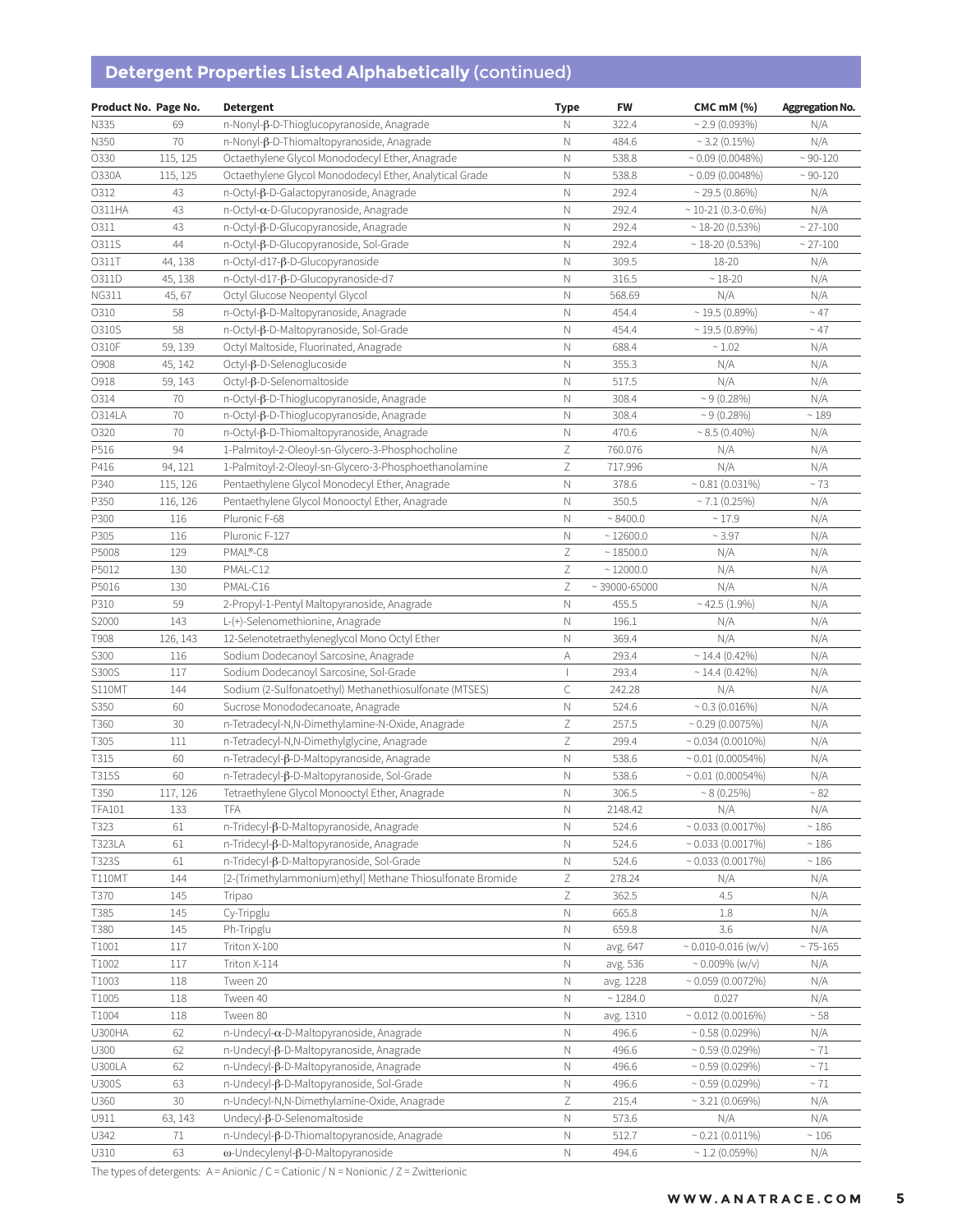# **Detergent Properties Listed by CMC Values**

The detergents are arranged in the order of their CMC values. The conditions used to measure CMC values and aggregation numbers are located in the Anatrace catalog on the page numbers listed.

| Product No. Page No. |          | <b>Detergent</b>                                        | <b>Type</b>               | <b>FW</b>   | <b>CMC mM (%)</b>          | <b>Aggregation No.</b> |
|----------------------|----------|---------------------------------------------------------|---------------------------|-------------|----------------------------|------------------------|
| H320                 | 56       | n-Hexadecyl-β-D-Maltopyranoside, Anagrade               | Ν                         | 566.6       | $\sim 0.0006(0.00003\%)$   | N/A                    |
| L216                 | 95       | LysoFos Choline 16, Anagrade                            | Ζ                         | 495.6       | ~0.0032                    | N/A                    |
| APB058               | 102      | Anapoe-58                                               | Ν                         | 1122        | 0.004(0.00045%)            | N/A                    |
| CH220                | 77, 113  | Chobimalt, Anagrade                                     | $\mathbb N$               | 1035.2      | ~0.004                     | N/A                    |
| T1002                | 117      | Triton X-114                                            | $\mathbb N$               | avg. 536    | $\sim 0.009\%$ (w/v)       | N/A                    |
| T315                 | 60       | n-Tetradecyl-β-D-Maltopyranoside, Anagrade              | N                         | 538.6       | $\sim 0.01(0.00054\%)$     | N/A                    |
| T315S                | 60       | n-Tetradecyl-β-D-Maltopyranoside, Sol-Grade             | $\mathbb N$               | 538.6       | $\sim 0.01(0.00054\%)$     | N/A                    |
| T1001                | 117      | Triton X-100                                            | N                         | avg. 647    | $\sim 0.010 - 0.016$ (w/v) | $~5 - 75 - 165$        |
| APT080               | 103      |                                                         | Ν                         |             | 0.012(0.0016%)             | ~58                    |
|                      |          | Anapoe-80                                               |                           | avg. 1310.0 |                            |                        |
| T1004                | 118      | Tween 80                                                | $\hbox{N}$                | avg. 1310   | $\sim 0.012(0.0016\%)$     | ~58                    |
| F316                 | 89       | Fos-Choline-16, Anagrade                                | Ζ                         | 407.5       | $\sim 0.013(0.00053\%)$    | $~^{\sim}$ 178         |
| F316S                | 90       | Fos-Choline-16, Sol-Grade                               | $\mathsf Z$               | 407.5       | $\sim 0.013(0.00053\%)$    | $~^{\sim}$ 178         |
| T1005                | 118      | Tween 40                                                | $\mathbb N$               | ~1284.0     | 0.027                      | N/A                    |
| T323                 | 61       | n-Tridecyl-β-D-Maltopyranoside, Anagrade                | $\mathbb N$               | 524.6       | $\sim 0.033(0.0017\%)$     | $\sim 186$             |
| <b>T323LA</b>        | 61       | n-Tridecyl-ß-D-Maltopyranoside, Anagrade                | N                         | 524.6       | $\sim 0.033(0.0017\%)$     | $\sim 186$             |
| T323S                | 61       | n-Tridecyl-β-D-Maltopyranoside, Sol-Grade               | $\hbox{N}$                | 524.6       | $\sim 0.033(0.0017\%)$     | $\sim 186$             |
| T305                 | 111      | n-Tetradecyl-N,N-Dimethylglycine, Anagrade              | Ζ                         | 299.4       | $\sim 0.034 (0.0010\%)$    | N/A                    |
| L214                 | 95       | LysoFos Choline 14, Anagrade                            | $\ensuremath{\mathsf{Z}}$ | 467.6       | ~0.036                     | N/A                    |
| APO129               | 104      | Anapoe-C <sub>12</sub> E <sub>9</sub>                   | $\mathbb N$               | avg. 583.0  | $0.05(0.003\%)$            | N/A                    |
| D342                 | 68       | n-Dodecyl-β-D-Thiomaltopyranoside, Anagrade             | Ν                         | 526.6       | $\sim 0.05(0.0026%)$       | ~126                   |
| APND40               | 105      | Anapoe-NID-P40                                          | Ν                         | avg. 603.0  | $0.05 - 0.3$               | 100-155                |
| NIDP40               | 115      | Nonidet P40 Substitute                                  | Ν                         | avg. 603.0  | $\sim 0.05 - 0.3$          | $~100 - 155$           |
| <b>NG325</b>         | 33,65    | CYMAL-5 Neopentyl Glycol                                | $\hbox{N}$                | 972.5       | 0.058                      | N/A                    |
| APT020               | 102      | Anapoe-20                                               | $\hbox{N}$                | 1228        | 0.059(0.0072%)             | N/A                    |
| T1003                | 118      | Tween 20                                                | $\mathbb N$               | avg. 1228   | $\sim 0.059(0.0072\%)$     | N/A                    |
| F314                 | 89       | Fos-Choline-15, Anagrade                                | Ζ                         | 393.5       | $\sim 0.07(0.0027\%)$      | $\sim 131$             |
| F314S                | 89       | Fos-Choline-15, Sol-Grade                               | $\ensuremath{\mathsf{Z}}$ | 393.5       | $\sim 0.07(0.0027\%)$      | $\sim 131$             |
| AP0128               | 104      | Anapoe- $C_{12}E_{8}$                                   | $\mathbb N$               | avg. 539.0  | 0.09(0.0048%)              | ~123                   |
| 0330                 | 115, 125 | Octaethylene Glycol Monododecyl Ether, Anagrade         | $\mathbb N$               | 538.8       | $\sim 0.09$ (0.0048%)      | $~30 - 120$            |
| O330A                | 115, 125 | Octaethylene Glycol Monododecyl Ether, Analytical Grade | $\mathbb N$               | 538.8       | $\sim 0.09$ (0.0048%)      | $~30 - 120$            |
|                      |          |                                                         |                           |             |                            |                        |
| APB035               | 102      | Anapoe-35                                               | N                         | avg. 1198.0 | $0.091(0.011\%)$           | 40                     |
| B035                 | 112      | Brij 35                                                 | Ν                         | avg. 1198.0 | $\sim 0.091(0.011\%)$      | $~\sim 40$             |
| APO138               | 105      | Anapoe- $C_{13}E_8$                                     | $\hbox{N}$                | avg. 553.0  | 0.1(0.0055%)               | N/A                    |
| F312                 | 87       | Fos-Choline-14, Anagrade                                | Ζ                         | 379.5       | $\sim 0.12$ (0.0046%)      | ~108                   |
| F312D                | 88, 137  | Fos-Choline-14, Deuterated                              | $\ensuremath{\mathsf{Z}}$ | 421.5       | $\sim 0.12$ (0.0051%)      | $\sim 108$             |
| F312S                | 88       | Fos-Choline-14, Sol-Grade                               | $\ensuremath{\mathsf{Z}}$ | 379.5       | $\sim 0.12$ (0.0046%)      | $\sim 108$             |
| D310HA               | 53       | $n$ -Dodecyl- $\alpha$ -D-Maltopyranoside, Anagrade     | $\mathbb N$               | 510.6       | $\sim 0.152(0.0076\%)$     | $~\sim 90$             |
| D310                 | 54       | n-Dodecyl-β-D-Maltopyranoside, Anagrade                 | N                         | 510.6       | $\sim 0.17(0.0087\%)$      | ~149                   |
| D310A                | 54       | n-Dodecyl-β-D-Maltopyranoside, Anagrade                 | $\mathbb N$               | 510.6       | $\sim 0.17(0.0087\%)$      | ~149                   |
| D310LA               | 55       | n-Dodecyl-β-D-Maltopyranoside, Anagrade                 | N                         | 510.6       | $\sim 0.17(0.0087\%)$      | ~149                   |
| D310S                | 55       | n-Dodecyl-β-D-Maltopyranoside, Sol-Grade                | Ν                         | 510.6       | $\sim 0.17(0.0087\%)$      | ~149                   |
| C327                 | 36       | CYMAL-7, Anagrade                                       | Ν                         | 522.5       | $\sim 0.19(0.0099\%)$      | $\sim 150$             |
| C327S                | 37       | CYMAL-7, Sol-Grade                                      | $\mathbb N$               | 522.5       | $\sim 0.19(0.0099\%)$      | $\sim 150$             |
| D318                 | 40       | n-Dodecyl-β-D-Glucopyranoside, Anagrade                 | N                         | 348.5       | $\sim 0.19(0.0066\%)$      | N/A                    |
| AP1210               | 104      | Anapoe- $C_{12}E_{10}$                                  | Ν                         | avg. 627.0  | 0.2(0.013%)                | N/A                    |
| APX114               | 106      | Anapoe-X-114                                            | Ν                         | avg. 536.0  | $0.2(0.011\%)$             | N/A                    |
| AZ314                | 108      | Anzergent 3-14, Analytical Grade                        | Ζ                         | 363.6       | $0.2(0.007\%)$             | $~83 - 130$            |
| D310T                | 56, 135  | n-Dodecyl-d25-β-D-Maltopyranoside                       | $\hbox{N}$                | 535.8       | $\sim 0.2$                 | N/A                    |
| U342                 | 71       | n-Undecyl-β-D-Thiomaltopyranoside, Anagrade             | $\mathbb N$               | 512.7       | $\sim 0.21(0.011\%)$       | $\sim 106$             |
| APX100               | 105      | Anapoe-X-100                                            | Ν                         | avg. 647.0  | 0.23(0.015%)               | 75-165                 |
| T360                 | 30       | n-Tetradecyl-N,N-Dimethylamine-N-Oxide, Anagrade        | Ζ                         | 257.5       | $\sim 0.29$ (0.0075%)      | N/A                    |
| S350                 | 60       | Sucrose Monododecanoate, Anagrade                       | $\mathbb N$               | 524.6       | $\sim$ 0.3 (0.016%)        | N/A                    |
| L212                 | 95       | LysoFos Choline 12, Anagrade                            | Ζ                         | 439.5       | ~0.32                      |                        |
|                      | 91       |                                                         | Ζ                         |             |                            | N/A                    |
| F212                 |          | Fos-Mea-12, Anagrade                                    |                           | 323         | $\sim 0.43(0.014\%)$       | N/A                    |
| C326                 | 34       | CYMAL-6, Anagrade                                       | $\hbox{N}$                | 508.5       | $\sim 0.56(0.028\%)$       | $~\sim 91$             |
| C326LA               | 35       | CYMAL-6, Anagrade                                       | Ν                         | 508.5       | $\sim 0.56(0.028\%)$       | $~\sim 91$             |
| C326S                | 36       | CYMAL-6, Sol-Grade                                      | N                         | 508.5       | $\sim 0.56(0.028\%)$       | $~\sim 91$             |
| U300HA               | 62       | n-Undecyl-a-D-Maltopyranoside, Anagrade                 | $\mathbb N$               | 496.6       | $\sim 0.58(0.029\%)$       | N/A                    |

The types of detergents: A = Anionic / C = Cationic / N = Nonionic / Z = Zwitterionic *(C = Cationic in next page)*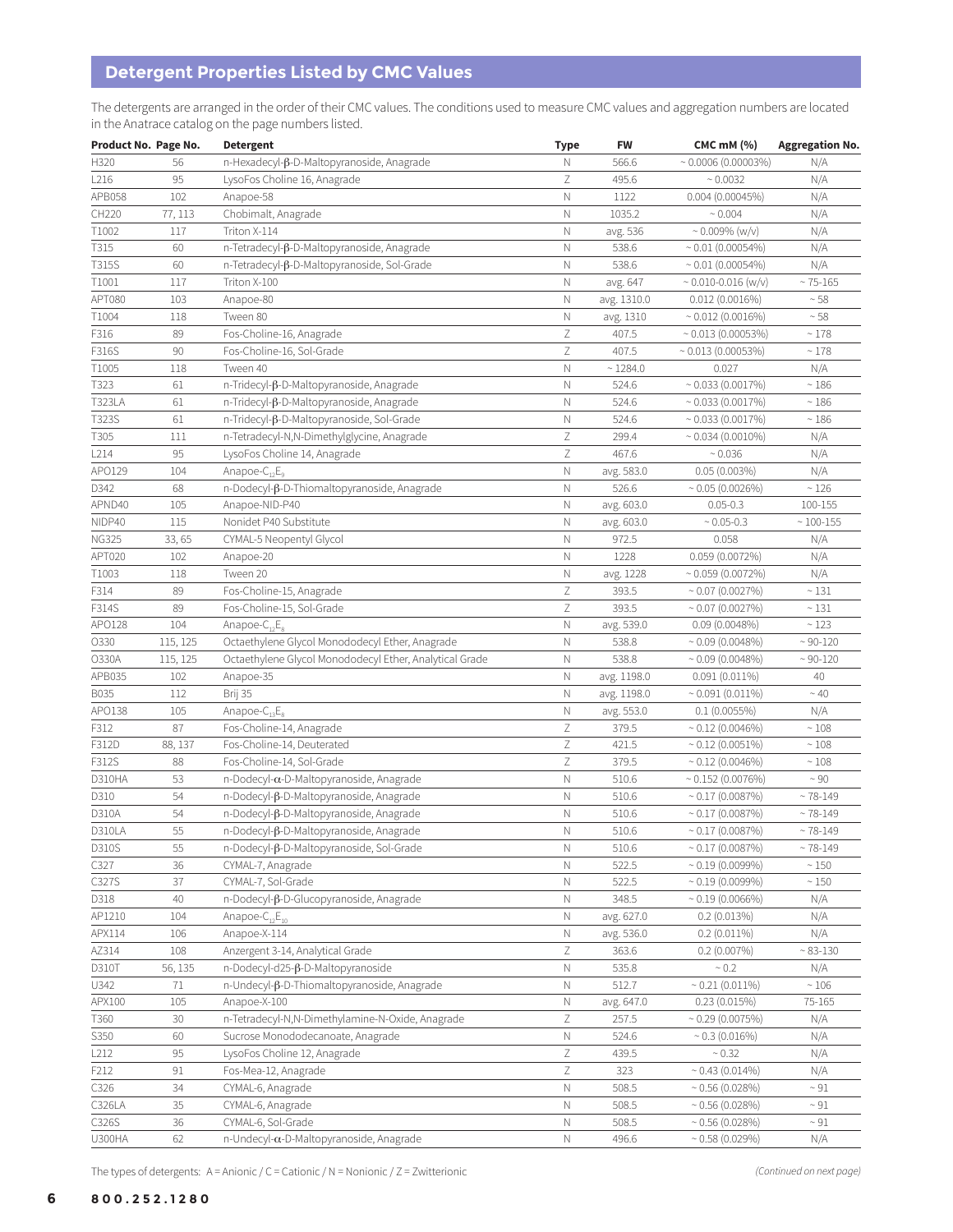# **Detergent Properties Listed by CMC Values** (continued)

| Product No. Page No. |          | <b>Detergent</b>                                      | <b>Type</b>               | <b>FW</b>   | <b>CMC mM (%)</b>      | <b>Aggregation No.</b> |
|----------------------|----------|-------------------------------------------------------|---------------------------|-------------|------------------------|------------------------|
| U300                 | 62       | n-Undecyl-β-D-Maltopyranoside, Anagrade               | Ν                         | 496.6       | $\sim 0.59$ (0.029%)   | $~\sim 71$             |
| U300LA               | 62       | n-Undecyl-β-D-Maltopyranoside, Anagrade               | N                         | 496.6       | $\sim 0.59(0.029\%)$   | ~1                     |
| U300S                | 63       | n-Undecyl-β-D-Maltopyranoside, Sol-Grade              | $\mathbb N$               | 496.6       | $\sim 0.59(0.029\%)$   | $~2$ 71                |
| C518                 | 79       | Cyclofos-7, Anagrade                                  | $\mathbb N$               | 363.3       | $\sim 0.62$ (0.022%)   | N/A                    |
| APX305               | 106      | Anapoe-X-305                                          | $\mathbb N$               | avg. 1526.0 | 0.65                   | N/A                    |
| F310                 | 87       | Fos-Choline-13, Anagrade                              | Ζ                         | 365.5       | $\sim 0.75(0.027\%)$   | $~\sim 87$             |
| F310S                | 87       | Fos-Choline-13, Sol-Grade                             | $\ensuremath{\mathsf{Z}}$ | 365.5       | $\sim 0.75(0.027\%)$   | $~\sim 87$             |
| APX405               | 106      | Anapoe-X-405                                          | $\hbox{N}$                | avg. 1967.0 | $0.81(0.16\%)$         | N/A                    |
| P340                 | 115, 126 | Pentaethylene Glycol Monodecyl Ether, Anagrade        | $\mathbb N$               | 378.6       | $\sim 0.81(0.031\%)$   | $~5$ 73                |
| APO106               | 103      | Anapoe- $C_{10}E_{6}$                                 | $\mathbb N$               | avg. 423.0  | 0.9(0.038%)            | ~10                    |
| D323                 | 68       | n-Decyl-β-D-Thioglucopyranoside, Anagrade             | Ν                         | 336.4       | $\sim 0.9$ (0.30%)     | N/A                    |
| D335                 | 68       | n-Decyl-β-D-Thiomaltopyranoside, Anagrade             | Ν                         | 498.6       | $\sim$ 0.9 (0.045%)    | $\sim 75$              |
| H360                 | 114, 125 | Hexaethylene Glycol Monodecyl Ether, Analytical Grade | N                         | 422.6       | 0.9                    | $~\sim 73$             |
| D360                 | 29, 120  | n-Dodecyl-N,N-Dimethylamine-N-Oxide, Anagrade         | $\ensuremath{\mathsf{Z}}$ | 229.4       | $~1 - 2 (0.023\%)$     | $~5$ 76                |
| D360S                | 29       | n-Dodecyl-N,N-Dimethylamine-N-Oxide, Sol-Grade        | $\ensuremath{\mathsf{Z}}$ | 229.4       | $\sim$ 1-2 (0.023%)    | $~\sim 76$             |
| 0310F                | 59, 139  | Octyl Maltoside, Fluorinated, Anagrade                | $\hbox{N}$                | 688.4       | ~1.02                  | N/A                    |
| U310                 | 63       | $\omega$ -Undecylenyl- $\beta$ -D-Maltopyranoside     | $\hbox{N}$                | 494.6       | $\sim$ 1.2 (0.059%)    | N/A                    |
| APO109               | 103      | Anapoe-C <sub>10</sub> E <sub>9</sub>                 | $\hbox{N}$                | avg. 555.0  | $1.3(0.072\%)$         | N/A                    |
| <b>B310</b>          | 109      | Big Chap, Deoxy, Analytical Grade                     | $\hbox{N}$                | 862.1       | $1.4(0.12\%)$          | $~^{\sim} 8 - 16$      |
| H111                 | 48       | HEGA-11, Anagrade                                     | Ν                         | 393.5       | $\sim$ 1.4 (0.055%)    | N/A                    |
| D350                 | 111, 120 | n-Dodecyl-N,N-Dimethylglycine, Anagrade               | $\ensuremath{\mathsf{Z}}$ | 271.4       | $\sim$ 1.5 (0.041%)    | N/A                    |
| F308                 | 85, 121  | Fos-Choline-12, Anagrade                              | $\mathsf Z$               | 351.5       | $\sim$ 1.5 (0.047%)    | ~54                    |
| F308D                | 85, 136  | Fos-Choline-12, Deuterated                            | Ζ                         | 389.8       | $\sim$ 1.5 (0.047%)    | ~54                    |
| F308S                | 86       | Fos-Choline-12, Sol-Grade                             | $\ensuremath{\mathsf{Z}}$ | 351.5       | $\sim$ 1.5 (0.047%)    | ~54                    |
| D350S                | 111      | n-Dodecyl-N,N-Dimethylglycine, Sol-Grade              | $\ensuremath{\mathsf{Z}}$ | 271.4       | $\sim$ 1.5 (0.041%)    | N/A                    |
| L360S                | 30       | LAPAO, Sol-Grade                                      | Ζ                         | 300.6       | $\sim$ 1.56 (0.052%)   | ~126                   |
| D322HA               | 51       | $n$ -Decyl- $\alpha$ -D-Maltopyranoside, Anagrade     | N                         | 482.6       | $\sim$ 1.66 (0.08%)    | N/A                    |
| T385                 | 145      | Cy-Tripglu                                            | $\mathbb N$               | 665.8       | 1.8                    | N/A                    |
| C324G                | 31       | CYGLU-4, Anagrade                                     | $\hbox{N}$                | 318.4       | $~1.8~(0.058\%)$       | N/A                    |
| D322                 | 51       | n-Decyl-β-D-Maltopyranoside, Anagrade                 | $\mathbb N$               | 482.6       | $~1.8~(0.087\%)$       | ~59                    |
| D322LA               | 51       | n-Decyl-β-D-Maltopyranoside, Anagrade, Low Alpha      | $\mathbb N$               | 482.6       | $~1.8~(0.087\%)$       | ~59                    |
| D322S                | 52       | n-Decyl-β-D-Maltopyranoside, Sol-Grade                | $\mathbb N$               | 482.6       | $\sim$ 1.8 (0.087%)    | ~59                    |
| F306                 | 84       | Fos-Choline-11, Anagrade                              | $\ensuremath{\mathsf{Z}}$ | 337.4       | $\sim$ 1.85 (0.062%)   | $~\sim 18$             |
| F306S                | 84       | Fos-Choline-11, Sol-Grade                             | Ζ                         | 337.4       | $\sim$ 1.85 (0.062%)   | $\sim 18$              |
| D321                 | 39       | n-Decyl-β-D-Glucopyranoside, Anagrade                 | Ν                         | 320.4       | $\sim$ 2.2 (0.070%)    | N/A                    |
| F300F                | 81, 139  | Fos-Choline-8, Fluorinated, Anagrade                  | $\ensuremath{\mathsf{Z}}$ | 529.2       | 2.2                    | N/A                    |
| C325                 | 33       | CYMAL-5, Anagrade                                     | N                         | 494.5       | $\sim$ 2.4-5.0 (0.12%) | $~\sim$ 47             |
| C325S                | 34       | CYMAL-5, Sol-Grade                                    | N                         | 494.5       | $\sim$ 2.4-5.0 (0.12%) | $~\sim 47$             |
| C516                 | 79       | Cyclofos-6, Anagrade                                  | $\ensuremath{\mathsf{Z}}$ | 349.2       | $\sim$ 2.68 (0.094%)   | N/A                    |
| AZ312                | 107, 120 | Anzergent 3-12, Analytical Grade                      | $\mathsf Z$               | 335.5       | $2.8(0.094\%)$         | 55-87                  |
| <b>B300</b>          | 109      | Big Chap, Analytical Grade                            | N                         | 878.1       | 2.9 (0.25%)            | $\sim 10$              |
| N335                 | 69       | n-Nonyl-ß-D-Thioglucopyranoside, Anagrade             | Ν                         | 322.4       | $\sim$ 2.9 (0.093%)    | N/A                    |
| N350                 | 70       | n-Nonyl-β-D-Thiomaltopyranoside, Anagrade             | Ν                         | 484.6       | $\sim$ 3.2 (0.15%)     | N/A                    |
| U360                 | 30       | n-Undecyl-N,N-Dimethylamine-Oxide, Anagrade           | Ζ                         | 215.4       | $\sim$ 3.21 (0.069%)   | N/A                    |
| T380                 | 145      | Ph-Tripglu                                            | $\hbox{N}$                | 659.8       | 3.6                    | N/A                    |
| P305                 | 116      | Pluronic F-127                                        | Ν                         | ~12600.0    | ~3.97                  | N/A                    |
| C514                 | 79       | Cyclofos-5, Anagrade                                  | Ζ                         | 335         | ~1.5(0.15%)            | N/A                    |
| T370                 | 145      | Tripao                                                | $\ensuremath{\mathsf{Z}}$ | 362.5       | 4.5                    | N/A                    |
| F210                 | 91       | Fos-Mea-10, Anagrade                                  | Ζ                         | 295         | $\sim$ 5.25 (0.15%)    | N/A                    |
| D380                 | 110      | Deoxycholic Acid, Sodium Salt, Anagrade               | A                         | 414.6       | $~10.24\%$             | ~22                    |
| N330                 | 58       | n-Nonyl-β-D-Maltopyranoside, Anagrade                 | $\mathbb N$               | 468.5       | $~10.28\%$             | $\sim 55$              |
| M320                 | 49       | Mega-10, Anagrade                                     | N                         | 349.5       | $~5 - 7(0.21\%)$       | N/A                    |
| FCU110               | 90       | Fos-Choline-Unsat-11-10                               | Ζ                         | 335.4       | $~5.2~(0.21\%)$        | N/A                    |
| N324                 | 42       | n-Nonyl-β-D-Glucopyranoside, Anagrade                 | N                         | 306.4       | $~5(0.20\%)$           | ~133                   |
| <b>N324LA</b>        | 42       | n-Nonyl-β-D-Glucopyranoside, Anagrade                 | Ν                         | 306.4       | $\sim 6.5(0.20\%)$     | $\sim 133$             |
| N324S                | 42       | n-Nonyl-β-D-Glucopyranoside, Sol-Grade                | Ν                         | 306.4       | $\sim 6.5(0.20\%)$     | $\sim 133$             |
| H110                 | 48       | HEGA-10, Anagrade                                     | N                         | 379.5       | $\sim$ 7.0 (0.26%)     | N/A                    |
| P350                 | 116, 126 | Pentaethylene Glycol Monooctyl Ether, Anagrade        | $\hbox{N}$                | 350.5       | $\sim$ 7.1 (0.25%)     | N/A                    |
| C324                 | 32       | CYMAL-4, Anagrade                                     | $\hbox{N}$                | 480.5       | $~1000$ $~37\%$        | $\sim 25$              |
| C316                 | 76, 112  | CHAPS, Anagrade                                       | Ζ                         | 614.9       | $~8(0.49\%)$           | $\sim 10$              |

The types of detergents: A = Anionic / C = Cationic / N = Nonionic / Z = Zwitterionic *(Continued on next page)*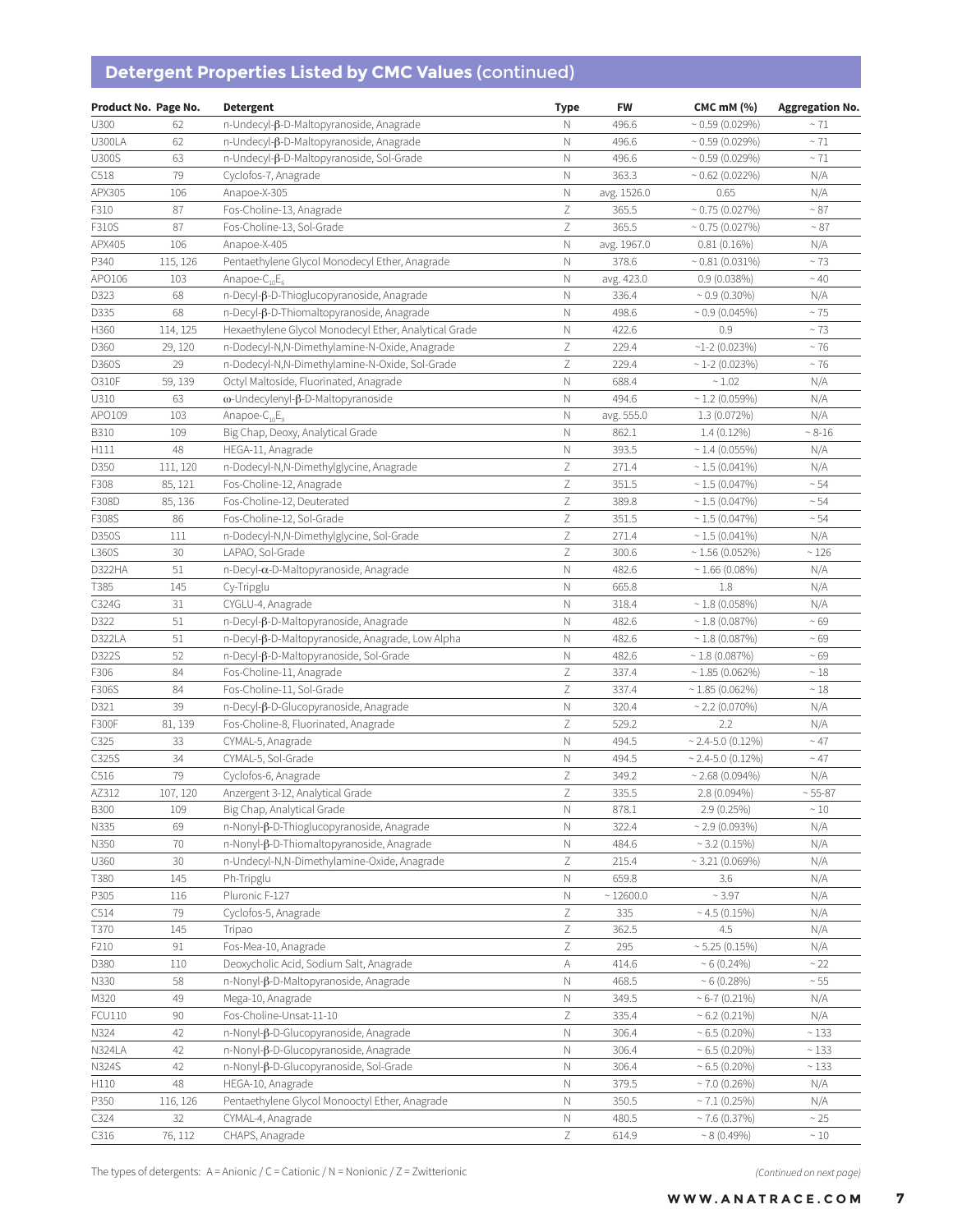# **Detergent Properties Listed by CMC Values** (continued)

| Product No. Page No. |          | <b>Detergent</b>                               | <b>Type</b>               | <b>FW</b> | <b>CMC mM (%)</b>       | <b>Aggregation No.</b> |
|----------------------|----------|------------------------------------------------|---------------------------|-----------|-------------------------|------------------------|
| C316S                | 76, 112  | CHAPS, Sol-Grade                               | Ζ                         | 614.9     | $~8(0.49\%)$            | $\sim 10$              |
| C317                 | 76, 113  | CHAPSO, Anagrade                               | Ζ                         | 630.9     | $~8(0.50\%)$            | $\sim 11$              |
| T350                 | 117, 126 | Tetraethylene Glycol Monooctyl Ether, Anagrade | $\mathbb N$               | 306.5     | ~8(0.25%)               | ~52                    |
| C512                 | 78       | Cyclofos-4, Anagrade                           | $\ensuremath{\mathsf{Z}}$ | 320.9     | $\sim 8.45(0.45\%)$     | N/A                    |
| 0320                 | 70       | n-Octyl-β-D-Thiomaltopyranoside, Anagrade      | $\mathbb N$               | 470.6     | $\sim 8.5(0.40\%)$      | N/A                    |
| 0314                 | 70       | n-Octyl-β-D-Thioglucopyranoside, Anagrade      | $\mathbb N$               | 308.4     | $~9(0.28\%)$            | N/A                    |
| 0314LA               | 70       | n-Octyl-β-D-Thioglucopyranoside, Anagrade      | N                         | 308.4     | $~10.28\%$              | ~189                   |
| S1010S               | 110      | Cholic Acid, Sodium Salt                       | $\overline{1}$            | 430.6     | $~19.5~(0.41\%)$        | $~2.0 - 4.8$           |
| H350                 | 114, 125 | Hexaethylene Glycol Monooctyl Ether, Anagrade  | $\mathbb N$               | 394.5     | $\sim$ 10 (0.39%)       | ~32                    |
| 0311HA               | 43       | n-Octyl-a-D-Glucopyranoside, Anagrade          | N                         | 292.4     | $\sim$ 10-21 (0.3-0.6%) | N/A                    |
| AZ316                | 108      | Anzergent 3-16, Analytical Grade               | $\ensuremath{\mathsf{Z}}$ | 391.7     | 10-60                   | $\sim 155$             |
| D365                 | 29       | n-Decyl-N,N-Dimethylamine-N-Oxide, Anagrade    | Ζ                         | 201.4     | $~10.48~(0.211\%)$      | $~\sim$ 7              |
| F304                 | 82       | Fos-Choline-10, Anagrade                       | $\mathsf Z$               | 323.4     | $\sim$ 11 (0.35%)       | ~24                    |
| F304S                | 83       | Fos-Choline-10, Sol-Grade                      | Ζ                         | 323.4     | $\sim$ 11 (0.35%)       | $~\sim$ 24             |
| C411                 | 47       | C-HEGA-11, Anagrade                            | $\mathbb N$               | 391.5     | $\sim$ 11.5 (0.45%)     | N/A                    |
| S300                 | 116      | Sodium Dodecanoyl Sarcosine, Anagrade          | А                         | 293.4     | $~14.4~(0.42\%)$        | N/A                    |
| S300S                | 117      | Sodium Dodecanoyl Sarcosine, Sol-Grade         | $\overline{1}$            | 293.4     | $\sim$ 14.4 (0.42%)     | N/A                    |
| P300                 | 116      | Pluronic F-68                                  | Ν                         | ~8400.0   | ~17.9                   | N/A                    |
| 0311T                | 44, 138  | n-Octyl-d17-β-D-Glucopyranoside                | N                         | 309.5     | 18-20                   | N/A                    |
| 0311                 | 43       | n-Octyl-β-D-Glucopyranoside, Anagrade          | $\mathbb N$               | 292.4     | $\sim$ 18-20 (0.53%)    | $~27 - 100$            |
| O311S                | 44       | n-Octyl-β-D-Glucopyranoside, Sol-Grade         | N                         | 292.4     | $\sim$ 18-20 (0.53%)    | $~27 - 100$            |
| O311D                | 45, 138  | n-Octyl-d17-ß-D-Glucopyranoside-d7             | $\mathbb N$               | 316.5     | $~18 - 20$              | N/A                    |
| D352                 | 110      | n-Decyl-N,N-Dimethylglycine, Anagrade          | Ζ                         | 243.4     | $\sim$ 19 (0.46%)       | N/A                    |
| A340                 | 39       | Anameg-7                                       | N                         | 335.4     | 19.5 (0.65%)            | $~\sim$ 92             |
| 0310                 | 58       | n-Octyl-β-D-Maltopyranoside, Anagrade          | $\hbox{N}$                | 454.4     | $\sim$ 19.5 (0.89%)     | $~\sim 47$             |
| O310S                | 58       | n-Octyl-β-D-Maltopyranoside, Sol-Grade         | $\mathsf{N}$              | 454.4     | $\sim$ 19.5 (0.89%)     | $~\sim 47$             |
| F208                 | 91       | Fos-Mea-8, Anagrade                            | $\ensuremath{\mathsf{Z}}$ | 267       | $\sim$ 22.0 (0.59%)     | N/A                    |
| M325                 | 49       | Mega-9, Anagrade                               | $\mathbb N$               | 335.5     | $~25(0.84\%)$           | N/A                    |
| FCI11                | 90       | Fos-Choline-ISO-11, Anagrade                   | $\mathsf Z$               | 337.4     | $\sim$ 26.6 (0.9%)      | N/A                    |
| DH325                | 53       | 2,6-Dimethyl-4-Heptyl-β-D-Maltoside            | $\hbox{N}$                | 468.5     | $\sim$ 27.5 (1.2%)      | N/A                    |
| C323G                | 31       | CYGLU-3, Anagrade                              | $\hbox{N}$                | 304.4     | $\sim$ 28 (0.86%)       | N/A                    |
| H301                 | 69       | n-Heptyl-β-D-Thioglucopyranoside, Anagrade     | $\mathsf N$               | 294.4     | $\sim$ 29 (0.85%)       | N/A                    |
| <b>H301LA</b>        | 69       | n-Heptyl-β-D-Thioglucopyranoside, Anagrade     | $\hbox{N}$                | 294.4     | $\sim$ 29 (0.85%)       | ~27                    |
| 0312                 | 43       | n-Octyl-β-D-Galactopyranoside, Anagrade        | N                         | 292.4     | $\sim$ 29.5 (0.86%)     | N/A                    |
| FCI09                | 90       | Fos-Choline-ISO-9, Anagrade                    | $\ensuremath{\mathsf{Z}}$ | 309       | $~32(0.99\%)$           | N/A                    |
| C323                 | 32       | CYMAL-3, Anagrade                              | $\hbox{N}$                | 466.5     | $\sim$ 34.5 (1.6%)      | $\sim 5$               |
| C410                 | 46       | C-HEGA-10, Anagrade                            | N                         | 377.5     | $\sim$ 35 (1.3%)        | N/A                    |
| AZ310                | 107      | Anzergent 3-10, Analytical Grade               | $\ensuremath{\mathsf{Z}}$ | 307.6     | 39 (1.2%)               | $~\sim 41$             |
| H109                 | 47       | HEGA-9, Anagrade                               | $\hbox{N}$                | 365.5     | $\sim$ 39 (1.4%)        | $\sim 5$               |
| F302                 | 82       | Fos-Choline-9, Anagrade                        | $\ensuremath{\mathsf{Z}}$ | 309.4     | $\sim$ 39.5 (1.2%)      | $\sim 5$               |
| F302S                | 82       | Fos-Choline-9, Sol-Grade                       | Ζ                         | 309.4     | $\sim$ 39.5 (1.2%)      | $\sim 5$               |
| P310                 | 59       | 2-Propyl-1-Pentyl Maltopyranoside, Anagrade    | N                         | 455.5     | $~1.9\%$                | N/A                    |
| C510                 | 78       | Cyclofos-3, Anagrade                           | Ζ                         | 306.9     | $\sim$ 43 (1.3%)        | N/A                    |
| H300                 | 40       | n-Heptyl-β-D-Glucopyranoside, Anagrade         | $\hbox{N}$                | 278.4     | $\sim$ 70 (1.9%)        | N/A                    |
| <b>H300LA</b>        | 40       | n-Heptyl-β-D-Glucopyranoside, Anagrade         | $\hbox{N}$                | 278.4     | $~1.9\%$                | N/A                    |
| M319                 | 48       | Mega-8, Anagrade                               | $\hbox{N}$                | 321.4     | $~10$ /2.5%)            | N/A                    |
| C409                 | 46       | C-HEGA-9, Anagrade                             | Ν                         | 363.5     | $~108~(3.9\%)$          | N/A                    |
| H108                 | 47       | HEGA-8, Anagrade                               | $\hbox{N}$                | 351.5     | $\sim$ 109 (3.8%)       | N/A                    |
| F300                 | 81       | Fos-Choline-8, Anagrade                        | Ζ                         | 295.4     | $\sim$ 114 (3.4%)       | N/A                    |
| F300S                | 81       | Fos-Choline-8, Sol-Grade                       | $\ensuremath{\mathsf{Z}}$ | 295.4     | $\sim$ 114 (3.4%)       | N/A                    |
| C322                 | 32       | CYMAL-2, Anagrade                              | $\mathsf{N}$              | 452.5     | $\sim$ 120 (5.4%)       | N/A                    |
| H310                 | 57       | n-Hexyl-β-D-Maltopyranoside, Anagrade          | $\hbox{N}$                | 426.4     | $\sim$ 210 (8.9%)       | N/A                    |
| H305                 | 41       | n-Hexyl-β-D-Glucopyranoside, Anagrade          | Ν                         | 264.4     | $~250(6.6\%)$           | N/A                    |
| C508                 | 78       | Cyclofos-2, Anagrade                           | Ζ                         | 293.8     | $\sim$ 256 (7.5%)       | N/A                    |
| C408                 | 46       | C-HEGA-8, Anagrade                             | N                         | 349.5     | $\sim$ 277 (9.7%)       | N/A                    |
| C321                 | 31       | CYMAL-1, Anagrade                              | N                         | 438.5     | $\sim$ 340 (15%)        | N/A                    |
| AZ308                | 107      | Anzergent 3-8, Analytical Grade                | $\ensuremath{\mathsf{Z}}$ | 279.6     | 390 (10.9%)             | N/A                    |
| ND195                | 119      | NDSB-195                                       | $\ensuremath{\mathsf{Z}}$ | 195.3     | N/A                     | N/A                    |
| ND201                | 119      | NDSB-201                                       | Ζ                         | 201.2     | N/A                     | N/A                    |
| ND211                | 119      | NDSB-211                                       | $\ensuremath{\mathsf{Z}}$ | 211.3     | N/A                     | N/A                    |

The types of detergents: A = Anionic / C = Cationic / N = Nonionic / Z = Zwitterionic *(Continued on next page)* (Continued on next page)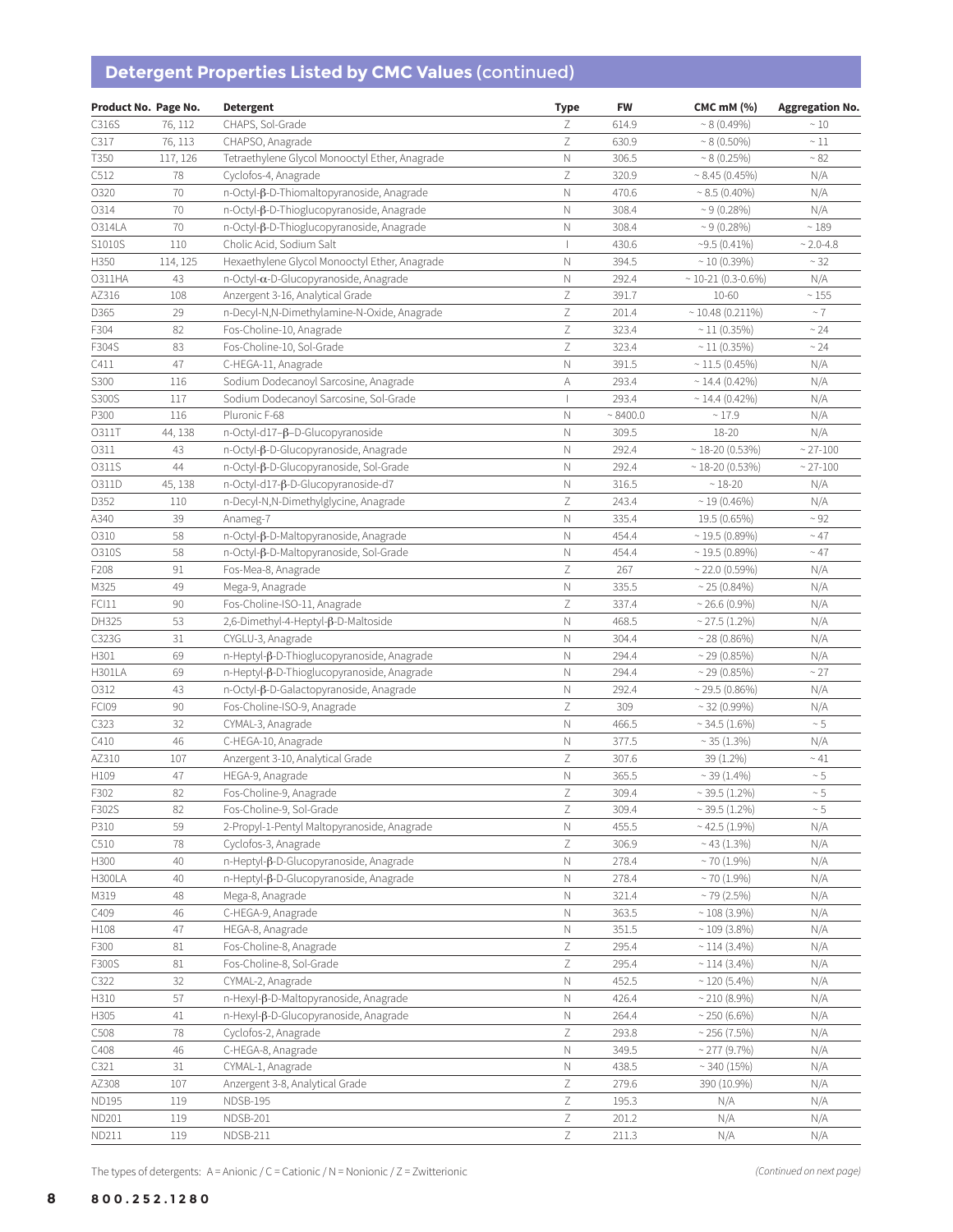# **Detergent Properties Listed by CMC Values** (continued)

| Product No. Page No. |          | <b>Detergent</b>                                                     | <b>Type</b>               | FW               | CMC $mM$ $(\%)$ | <b>Aggregation No.</b> |
|----------------------|----------|----------------------------------------------------------------------|---------------------------|------------------|-----------------|------------------------|
| ND221                | 119      | <b>NDSB-221</b>                                                      | Ζ                         | 221.3            | N/A             | N/A                    |
| <b>ND256</b>         | 119, 121 | NDSB-256                                                             | $\ensuremath{\mathsf{Z}}$ | 257.4            | N/A             | N/A                    |
| A110MT               | 144      | 2-Aminoethyl Methane Thiosulfonate Hydrobromide (MTSEA)              | C                         | 236.2            | N/A             | N/A                    |
| A835                 | 129      | Amphipol A8-35                                                       | $\mathsf C$               | ~8000.0          | N/A             | N/A                    |
| AZ318                | 108      | Anzergent 3-18, Analytical Grade                                     | $\ensuremath{\mathsf{Z}}$ | 419.7            | N/A             | N/A                    |
| <b>B518</b>          | 131      | BisMalt-18                                                           | $\mathbb N$               | 949.1            | N/A             | N/A                    |
| <b>B520</b>          | 131      | BisMalt-20                                                           | $\mathbb N$               | 977.1            | N/A             | N/A                    |
| B522                 | 131      | BisMalt-22                                                           | $\mathbb N$               | 1005.2           | N/A             | N/A                    |
| B524                 | 132      | BisMalt-24                                                           | Ν                         | 1033.2           | N/A             | N/A                    |
| <b>B528</b>          | 132      | BisMalt-28                                                           | $\mathbb N$               | 1089.4           | N/A             | N/A                    |
| CH200                | 77, 113  | Cholesterol                                                          | Ν                         | 386.6            | N/A             | N/A                    |
| CH210                |          |                                                                      | $\mathsf{C}$              | 607.9            |                 |                        |
|                      | 77, 114  | Cholesteryl Hemisuccinate Tris Salt                                  |                           |                  | N/A             | N/A                    |
| <b>NG326</b>         | 35,65    | CYMAL-6 Neopentyl Glycol                                             | $\mathbb N$               | 1000.55          | N/A             | N/A                    |
| <b>NG327</b>         | 37,65    | CYMAL-7 Neopentyl Glycol                                             | $\hbox{N}$                | 1028.58          | N/A             | N/A                    |
| <b>NG321</b>         | 39,66    | Decyl Glucose Neopentyl Glycol                                       | Ν                         | 624.41           | N/A             | N/A                    |
| <b>NG322</b>         | 52,66    | Decyl Maltose Neopentyl Glycol                                       | Ν                         | 949.08           | N/A             | N/A                    |
| D910                 | 52, 142  | Decyl-β-D-Selenomaltoside                                            | Ν                         | 545.5            | N/A             | N/A                    |
| D607                 | 92       | 1,2-Diheptanoyl-sn-Glycero-3-Phosphocholine                          | Ζ                         | 481.5            | N/A             | N/A                    |
| D516                 | 92       | 1,2-Dihexadecanoyl-sn-Glycero-3-Phosphocholine                       | $\mathsf Z$               | 734.039          | N/A             | N/A                    |
| D606                 | 92       | 1,2-Dihexanoyl-sn-Glycero-3-Phosphocholine                           | $\mathsf Z$               | 453.5            | N/A             | N/A                    |
| D614                 | 93       | 1,2-Dimyristoyl-sn-Glycero-3-[Phospho-rac-(1-Glycerol)], Sodium Salt | С                         | 688.9            | N/A             | N/A                    |
| D514                 | 93       | 1,2-Dimyristoyl-sn-Glycero-3-Phosphocholine                          | Ζ                         | 677.9            | N/A             | N/A                    |
| D608                 | 93       | 1,2-Dioctanoyl-sn-Glycero-3-Phosphocholine                           | $\ensuremath{\mathsf{Z}}$ | 509.6            | N/A             | N/A                    |
| D518                 | 94       | 1,2-Dioleoyl-sn-Glycero-3-Phosphocholine                             | $\ensuremath{\mathsf{Z}}$ | 786.113          | N/A             | N/A                    |
| D912                 | 56, 142  | $Dodecyl-\beta-D-Selenomaltoside$                                    | $\hbox{N}$                | 573.6            | N/A             | N/A                    |
| F304PDH              | 83, 135  | Fos-Choline-10, Per Deuterated Head                                  | $\mathsf Z$               | 336.5            | N/A             | N/A                    |
| F304SDH              | 83, 135  | Fos-Choline-10, Semi Deuterated Head                                 | $\ensuremath{\mathsf{Z}}$ | 332.5            | N/A             | N/A                    |
| F306PDH              | 84, 135  | Fos-Choline-11, Per Deuterated Head                                  | $\ensuremath{\mathsf{Z}}$ | 350.5            | N/A             | N/A                    |
| F306SDH              | 84, 136  | Fos-Choline-11, Semi Deuterated Head                                 | Z                         | 346.5            | N/A             | N/A                    |
| F308PDH              | 85, 136  | Fos-Choline-12, Per Deuterated Head                                  | Ζ                         | 364.5            | N/A             | N/A                    |
| F308PDT              | 86, 137  | Fos-Choline-12, Per Deuterated Tail                                  | $\mathsf Z$               | 376.6            | N/A             | N/A                    |
| F308SDH              | 86, 137  | Fos-Choline-12, Semi Deuterated Head                                 | Ζ                         | 360.5            | N/A             | N/A                    |
| F312PDH              | 88, 137  | Fos-Choline-14, Per Deuterated Head                                  | $\ensuremath{\mathsf{Z}}$ | 392.6            | N/A             | N/A                    |
| F312SDH              | 88, 138  | Fos-Choline-14, Semi Deuterated Head                                 | Ζ                         | 388.6            | N/A             | N/A                    |
| GDN101               | 133      | GDN                                                                  | $\mathbb N$               | 1165.31          | N/A             | N/A                    |
| H907                 | 41, 142  | Heptyl-β-D-Selenoglucoside                                           | Ν                         | 341.3            | N/A             | N/A                    |
| 11003                | 114      | <b>IPTG</b>                                                          | $\mathbb N$               | 238.31           | N/A             | N/A                    |
| <b>NG318</b>         | 41,66    | Lauryl Glucose Neopentyl Glycol                                      | $\mathbb N$               | 680.47           | N/A             | N/A                    |
| <b>NG310</b>         | 57,67    | Lauryl Maltose Neopentyl Glycol                                      | N                         | 1005.19          | N/A             | N/A                    |
| L412                 | 96       | LysoFos Choline Ether 12, Anagrade                                   | Ζ                         | 425.5            | N/A             | N/A                    |
| L414                 | 96       | LysoFos Choline Ether 14, Anagrade                                   | $\ensuremath{\mathsf{Z}}$ | 453.6            | N/A             | N/A                    |
| L416                 | 96       | LysoFos Choline Ether 16, Anagrade                                   | $\ensuremath{\mathsf{Z}}$ | 481.7            | N/A             | N/A                    |
| L312                 | 97       | LysoFos Glycerol 12, Anagrade                                        | $\mathsf C$               | 450.4            | N/A             | N/A                    |
| L314                 | 97       | LysoFos Glycerol 14, Anagrade                                        | $\mathsf C$               | 478.5            | N/A             | N/A                    |
|                      | 97       |                                                                      | С                         |                  |                 |                        |
| L316                 |          | LysoFos Glycerol 16, Anagrade                                        |                           | 506.5            | N/A             | N/A                    |
| LCP18                | 140      | MonoOlein                                                            | Ν                         | 356.54           | N/A             | N/A                    |
| LCP16                | 140      | MonoPalmitolein                                                      | Ν                         | 328.49           | N/A             | N/A                    |
| NG311                | 45,67    | Octyl Glucose Neopentyl Glycol                                       | Ν                         | 568.69           | N/A             | N/A                    |
| O908                 | 45, 142  | Octyl-β-D-Selenoglucoside                                            | Ν                         | 355.3            | N/A             | N/A                    |
| O918                 | 59, 143  | Octyl-β-D-Selenomaltoside                                            | Ν                         | 517.5            | N/A             | N/A                    |
| P516                 | 94       | 1-Palmitoyl-2-Oleoyl-sn-Glycero-3-Phosphocholine                     | $\ensuremath{\mathsf{Z}}$ | 760.076          | N/A             | N/A                    |
| P416                 | 94, 121  | 1-Palmitoyl-2-Oleoyl-sn-Glycero-3-Phosphoethanolamine                | Ζ                         | 717.996          | N/A             | N/A                    |
| P5008                | 129      | PMAL-C8                                                              | Ζ                         | ~18500.0         | N/A             | N/A                    |
| P5012                | 130      | PMAL-C12                                                             | Ζ                         | $\sim$ 12000.0   | N/A             | N/A                    |
| P5016                | 130      | PMAL-C16                                                             | $\ensuremath{\mathsf{Z}}$ | $~39000 - 65000$ | N/A             | N/A                    |
| S2000                | 143      | L-(+)-Selenomethionine, Anagrade                                     | Ν                         | 196.1            | N/A             | N/A                    |
| T908                 | 126, 143 | 12-Selenotetraethyleneglycol Mono Octyl Ether                        | Ν                         | 369.4            | N/A             | N/A                    |
| <b>S110MT</b>        | 144      | Sodium (2-Sulfonatoethyl) Methanethiosulfonate (MTSES)               | С                         | 242.28           | N/A             | N/A                    |
| <b>TFA101</b>        | 133      | TFA                                                                  | Ν                         | 2148.42          | N/A             | N/A                    |
| <b>T110MT</b>        | 144      | [2-(Trimethylammonium)ethyl] Methane Thiosulfonate Bromide           | Ζ                         | 278.24           | N/A             | N/A                    |
| U911                 | 63, 143  | Undecyl-β-D-Selenomaltoside                                          | Ν                         | 573.6            | N/A             | N/A                    |

The types of detergents:  $A =$  Anionic / C = Cationic / N = Nonionic / Z = Zwitterionic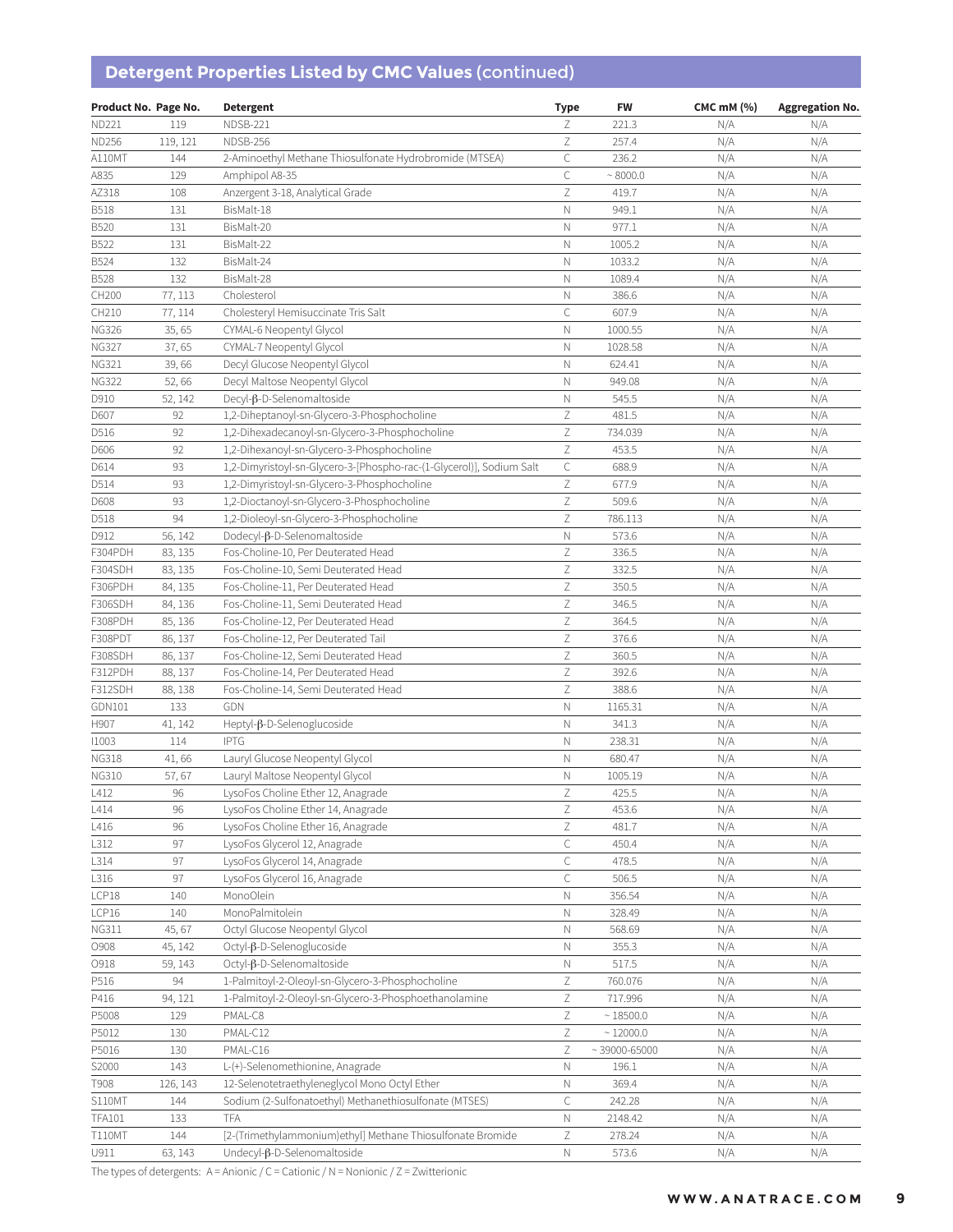#### **Detergent Analysis**

Each lot of Anatrace detergent is analyzed so that you can be assured of the highest consistent quality available anywhere. Our Anagrade detergents are purified to be greater than 99% pure as measured by HPLC and to be low in UV absorbing or fluorescent impurities.

We are pleased to list below the analytical procedures used to evaluate our detergents. Should you have any questions about these procedures, please feel free to contact us.

#### **Measurement of Purity (HPLC)**

Anagrade detergents are greater than 99% pure and Sol-Grade detergents are greater than 97% pure as determined by HPLC. The column used is a standard C18 column (4.6 mm x 250 mm) in conjunction with a light scattering detector. An eluant of either acetonitrile/water or methanol/water is acceptable. The ratio will vary depending on the hydrophobicity of the detergent. Some examples are given below:

| 25/75 | 45/55                                                                           |
|-------|---------------------------------------------------------------------------------|
| 35/65 | 55/45                                                                           |
| 20/80 | 40/60                                                                           |
| 30/70 | 55/45                                                                           |
| 35/65 | 60/40                                                                           |
| 45/55 | 75/25                                                                           |
| 60/40 | 80/20                                                                           |
| 70/30 | 90/10                                                                           |
| 45/55 | 65/35                                                                           |
| 45/55 | 75/25                                                                           |
| 45/55 | 85/15                                                                           |
| 35/65 | 65/35                                                                           |
| 45/55 | 70/30                                                                           |
|       | Acetonitrile/water Methanol/water<br>$n$ -Hexadecyl- $\beta$ -D-Maltopyranoside |

Some impurities may be less than one percent and still affect the properties of a detergent lot. Therefore, the following tests are also performed to insure that you receive the highest quality detergent available.

#### **Absorbance**

The absorbance of the detergent solution (1% w/v) in water is measured in the UV region. Glucosides and maltosides should have low absorbance throughout this region.

#### **Fluorescence**

The fluorescence of the detergent solution (0.1% w/v) in water is compared to a standard BSA solution unless otherwise stated. The excitation wavelength is 280 nm and the emission is measured at 345 nm.

#### **Conductance**

The conductance of the detergent solution (10% w/v) in water is routinely measured. For those detergents which are nonionic or zwitterionic, a detergent solution should have conductance nearly the same as deionized water.

#### **Solubility in water:**

The solubility of the detergent solution in water is routinely tested. Many of the impurities in detergent preparations are not soluble in water; the cloudiness of a detergent solution at a concentration where it is known to be soluble indicates the presence of an insoluble impurity.

#### **Measurement of pH**

The pH of the detergent solution is routinely measured. The pH should be neutral for detergents that are either nonionic or zwitterionic.

#### **Alcohol contamination**

Glucoside and maltoside detergents are prepared from the corresponding hydrophobic alcohol. Trace amounts of this alcohol in the detergent lot can cause cloudiness in a detergent solution. Therefore, we measure the amount of alcohol in each lot of detergent by HPLC.

#### **Alpha isomer**

Glucoside and maltoside detergents have two isomeric forms,  $\alpha$  and β. Each  $β$  detergent is analyzed for the percent  $α$  isomer present by HPLC.

#### **Lot analysis, shipping and storage**

Every lot of Anatrace detergent will be shipped with a certificate of analysis listing the results of the appropriate tests described above.

**Anapoe detergents should be stored refrigerated in the dark. All other detergents should be stored frozen and kept dry. Warm to room temperature before opening the container.**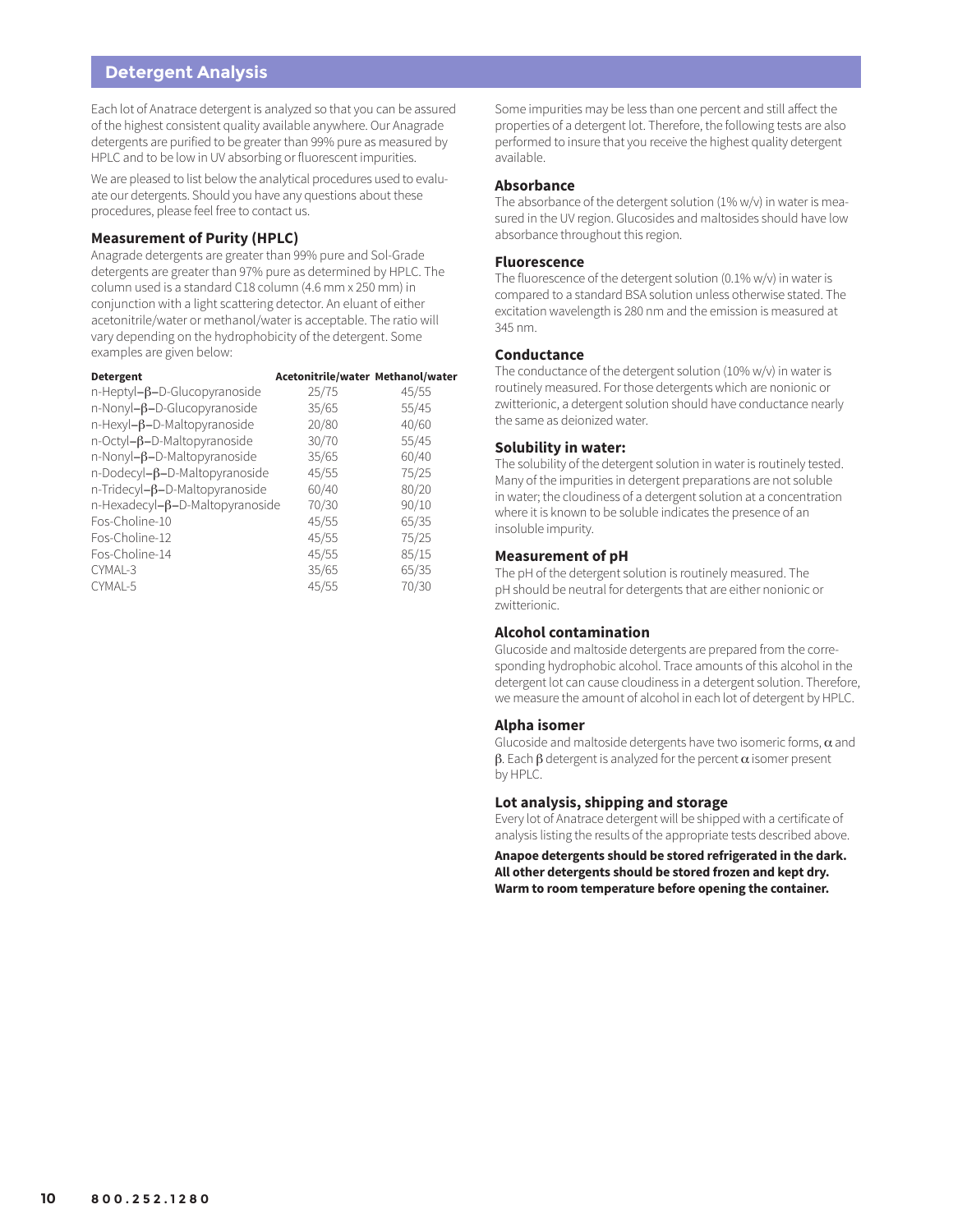#### **CMC Determination By Dye Binding**

**PURPOSE:** To determine the critical micelle concentration (CMC) of nonionic detergents such as dodecyl maltoside and nonyl glucoside using the fluorescent probe, analino-naphthalene sulfonic acid (ANS).

**INSTRUMENT:** This assay requires a fluorescent spectrophotometer.

**REAGENTS:** The following reagents must be prepared just prior to performing this analytical test:

1. Dye Solution

Open an ampule containing 1 ml of a 1 mM solution of 8-anilino-1-naphthalene sulfonic acid. Avoid getting this solution on skin because it does cause irritation.

2. Detergent Solution

A solution of detergent is prepared in D.I. water at a concentration that is 5 to 10 times the expected CMC.

#### **CMC MEASUREMENT:**

#### 1. Instrument Setup

Set the fluorescent spectrophotometer for excitation at 410 nm and emission at 490 nm.

2. The Measurement:

a. Balance the spectrophotometer—The cuvette is filled with 3 ml of D.I. water, placed in the cuvette holder, and inserted into the instrument. Obtain baseline measurement.

b. Addition of Dye—Remove cuvette from instrument and add 50 µl of 1 mM dye solution. Cover the cuvette and invert it three times to ensure mixing of the contents while taking care not to touch the sides of the cuvette. Place the cuvette in the sample compartment of

**CMC Determination By Surface Tension**

**PURPOSE:** To determine the critical micelle concentration (CMC) of nonionic detergents using the surface tension method.

**EQUIPMENT:** This assay uses no special instruments, but does require the following:

- 25 µl disposable pipettes
- 6 x 50 mm culture tubes

**REAGENTS:** The following reagents must be prepared just prior to performing this analytical test:

1. Detergent Solution

A solution of the detergent should be prepared in D.I. water at a concentration that is 5 to 10 times the expected CMC.

#### **CMC MEASUREMENT:**

1. Height of water in micropipette

Into a disposable culture tube (6 x 50 mm) pipette 500 µl of D.I. water, then insert a 25 µl micropipette. Measure the height of the water in the micropipette when the water stops rising in the pipette. Record the height of the water in centimeters and repeat this measurement two more times. It is important to use the same pipette each time and to dry it out between measurements. Simply blowing air into the micropipette will dry it sufficiently.

#### 2. Addition of detergent solution

Add aliquots of detergent solution to the culture tube containing 500 µl D.I. water such that at least 4 are below and 4 are above the the spectrophotometer. After closing the compartment door, record the emission value.

c. Addition of Detergent Solution—Add detergent solution (20 to 25 µl) to the cuvette in a stepwise fashion. Mix and record the fluorescence (emission intensity) of the solution after each addition. Aliquots of the detergent solution should be added until there are at least 4 measurements below and 4 above the expected CMC value.

d. Determination of CMC—Plot the fluorescence (emission intensity) data versus the millimolar concentration of the detergent. The CMC is defined as the breakpoint in the fluorescence. An example of such a plot for the detergent n-Dodecyl- $\beta$ -D-Maltopyranoside is below:



expected CMC. For each concentration of detergent the height of the solution in the micropipette is measured three times. The micropipette must be dried between measurements to ensure consistent and reproducible results. Blowing the micropipette out several times is sufficient to dry the micropipette.

3. Determination of CMC

Plot the mean peak heights (cm) versus the millimolar concentration of the detergent. The CMC is read off from the intersection of two straight lines, one in the descending part of the curve, the other through the plateau. An example of such a plot is shown below.



Anatrace, Anagrade, Anameg, Anapoe, Anzergent, C-HEGA, CYGLU, CYMAL, Fos-Choline, Fos-Mea, HEGA, LysoFos, PMAL, and Sol-Grade are registered trademarks of Anatrace Products, LLC.

Cyclofos is a trademark of Anatrace Products, LLC. The CYMAL detergents are covered by US Patent 5,674,987 and USPatent 5,763,586.